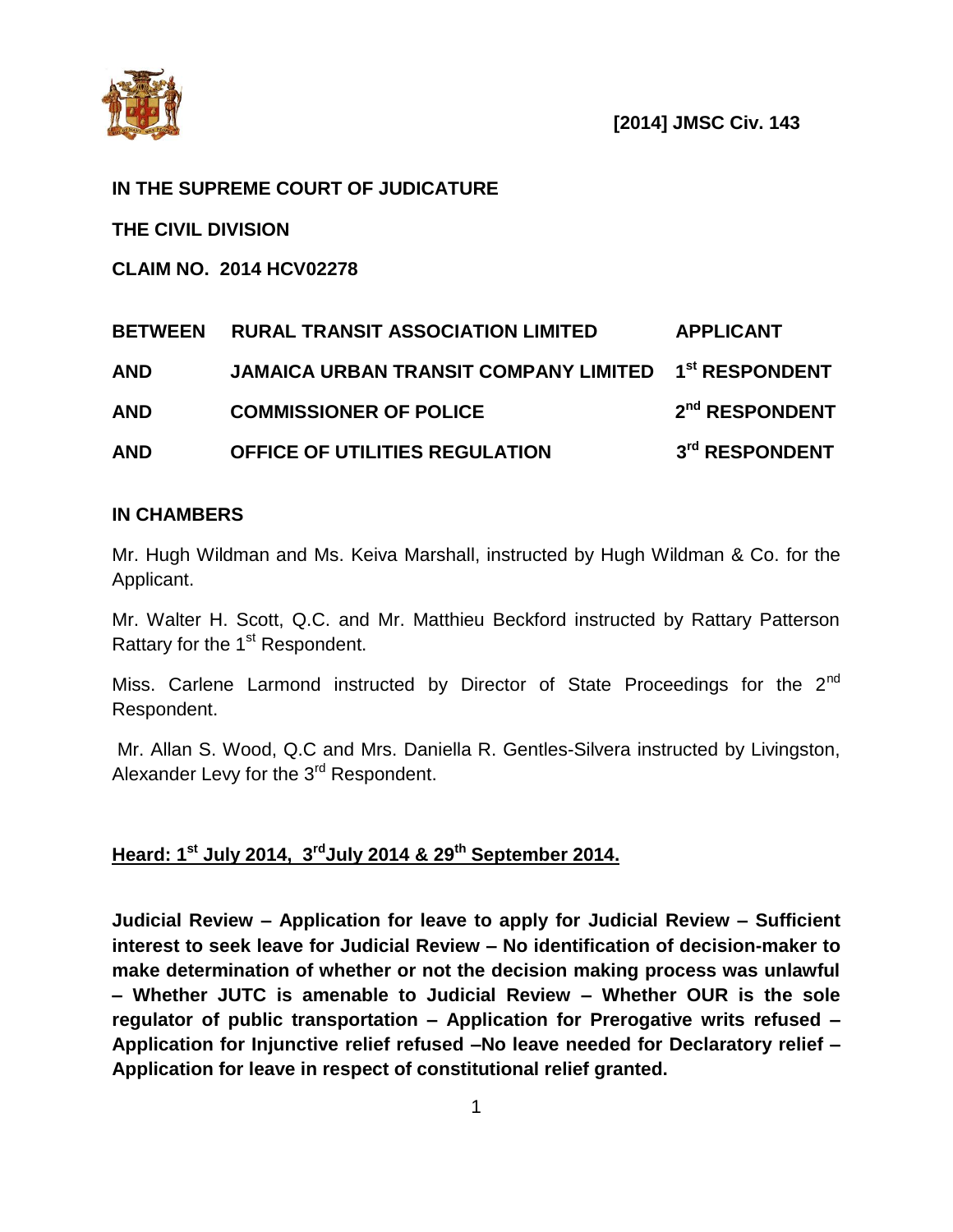## **CAMPBELL, J,**

- **[1]** The Applicant, Rural Transit Association Limited, (hereinafter "RTA") is incorporated under the Companies Act of Jamaica, to inter alia, represent and promote the interest of private individuals who are engaged in the provision of public passenger transportation in Jamaica.
- **[2]** The 1st Respondent, Jamaica Urban Transit Company Limited, (hereinafter "JUTC") is a private company incorporated under the Companies Act of 1998. Its sole shareholder is the Accountant General of Jamaica
- [3] The 2<sup>nd</sup> Respondent, the Commissioner of Police, is the head of the Jamaica Constabulary Force, including the Traffic Division in Jamaica.
- **[4]** The 3rd Respondent, the Office of Utilities Regulation, (hereinafter "the Office") is a body established under Section 3(1) of the Office of Utilities Regulation Act, 1995 (hereinafter "OUR Act").
- **[5]** During the month of March 2014, Mr. Colin Campbell, Managing Director of the 1<sup>st</sup> Respondent, made statements to the effect that he would seek to amend Clause 2, of the four (4) year licence issued by the Transport Authority (hereinafter "the Authority"). Such an amendment would prevent the relevant licencees who are travelling from points outside the Kingston Metropolitan Transportation Region (hereinafter "KMTR") to destinations within the KMTR from dropping off and picking up passengers within the KMTR.
- **[6]** On the 12<sup>th</sup> May 2014, the Applicant filed a notice for leave to apply for judicial review seeking several declarations, and the prerogative remedies of Certiorari, Prohibition and Mandamus. The Applicant also sought permanent injunctions.
- **[7]** The summarized grounds on which the Applicant sought the Orders were, inter alia;
	- i. The Authority has no power or capacity in law to regulate the provision of Public Passenger Transportation in the country, as Section 4(1) of the Transport Authority Act of 1987, which allowed for the Authority to regulate Public Passenger Transportation in the country, has been impliedly repealed by Section 4(1) (a) of the OUR Act of 1995 and the First Schedule therein.
	- ii. JUTC has no power or capacity in law to regulate the provision of Public Passenger Transportation in the KMTR, as the sole body that is statutorily empowered to regulate Public Passenger Transportation in the country is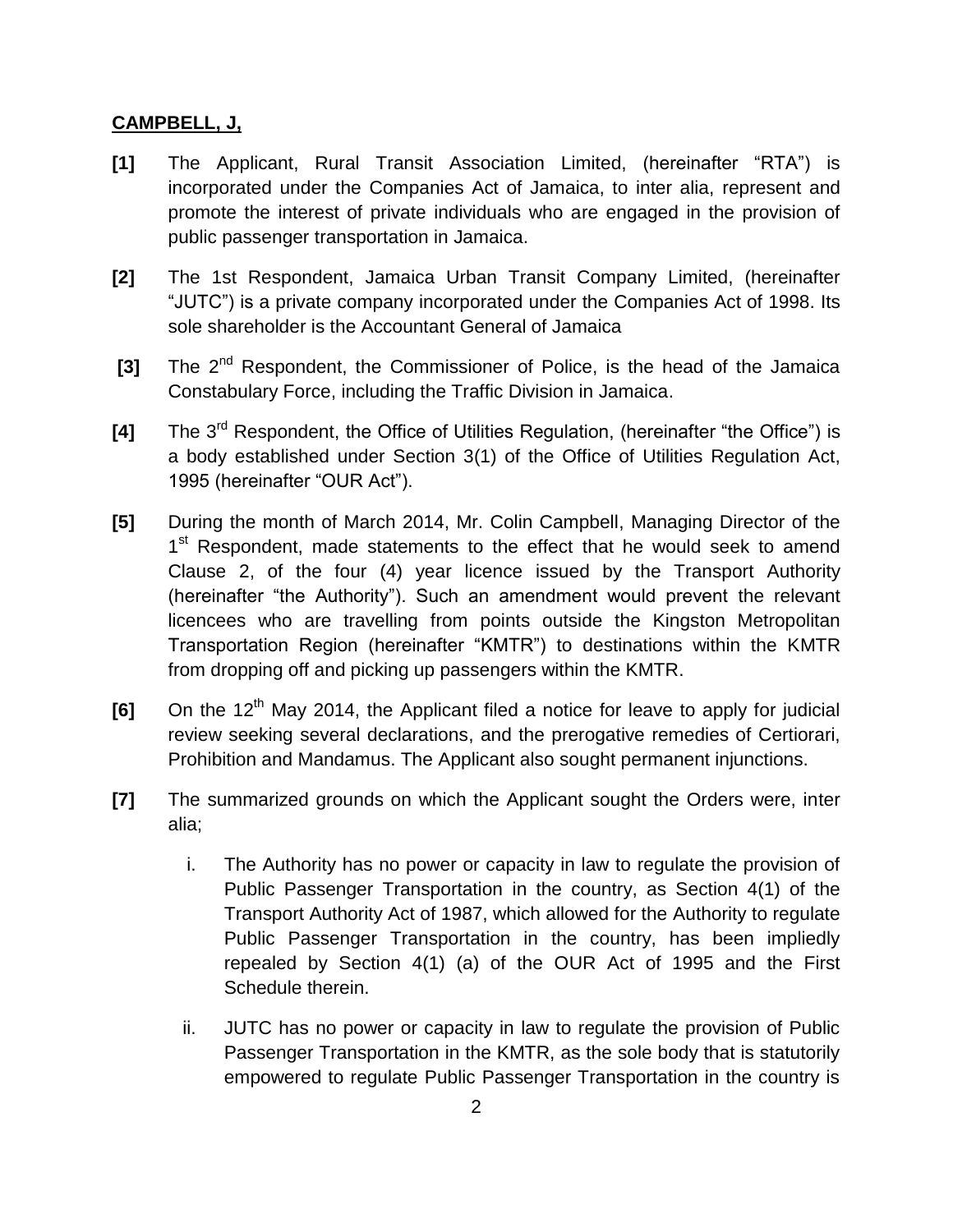the Office acting under Section 4(1)(a) of the OUR Act of 1995 and the First Schedule therein.

- iii. The Authority has no power or capacity in law to grant a license to JUTC to operate Public Passenger Transportation in the KMTR.
- iv. JUTC has no power or capacity in law to grant sub-franchise licenses to members of the Applicant engaged in the provision of Public Passenger Transportation.
- v. The Authority has no power or capacity in law, acting by itself or in conjunction with JUTC, to impose fees on members of the Applicant engaged in the provision of Public Passenger Transportation in the country or KMTR.
- vi. The Applicant has a legitimate expectation that the Office will carry out the statutory duty by engaging in the process of receiving applications for the licensing of persons such as the Applicant who are interested in the provision of Public Passenger Transportation in the country. Accordingly the actions of the Authority and JUTC in regulating the provision of Public Passenger Transportation in Jamaica, if allowed to continue, would destroy and defeat those expectations and rob the Applicant of the statutory protection guaranteed under the OUR Act of 1995.

## **The Applicant's Case**

- **[8]** Mr. Wildman submitted that the recent amendment to the OUR Act by Parliament has no bearing on these proceedings. The amendment has no retroactive effect to take away civil rights. He further submitted that there is presently no body regulating public passenger transport. In 1995, a single entity, the Office, was established to regulate all the utility services, including the provision of public passenger transportation. See 1<sup>st</sup> Schedule to the OUR Act, which relieved the Transport Authority Act (hereinafter "TAA") of its responsibility. (See paragraph 4, 5 & 6, of Applicant's Skeleton Submissions.)
- **[9]** Section 4 of the **OUR Act** has impliedly repealed Section 4 (1) of the **TAA**. Counsel relied on **Statutory Interpretation**, 4<sup>th</sup> Edition, by Francis Binion, which stated at page 254:

"*Where a later enactment does not expressly repeal an earlier enactment which it has power to override, but the*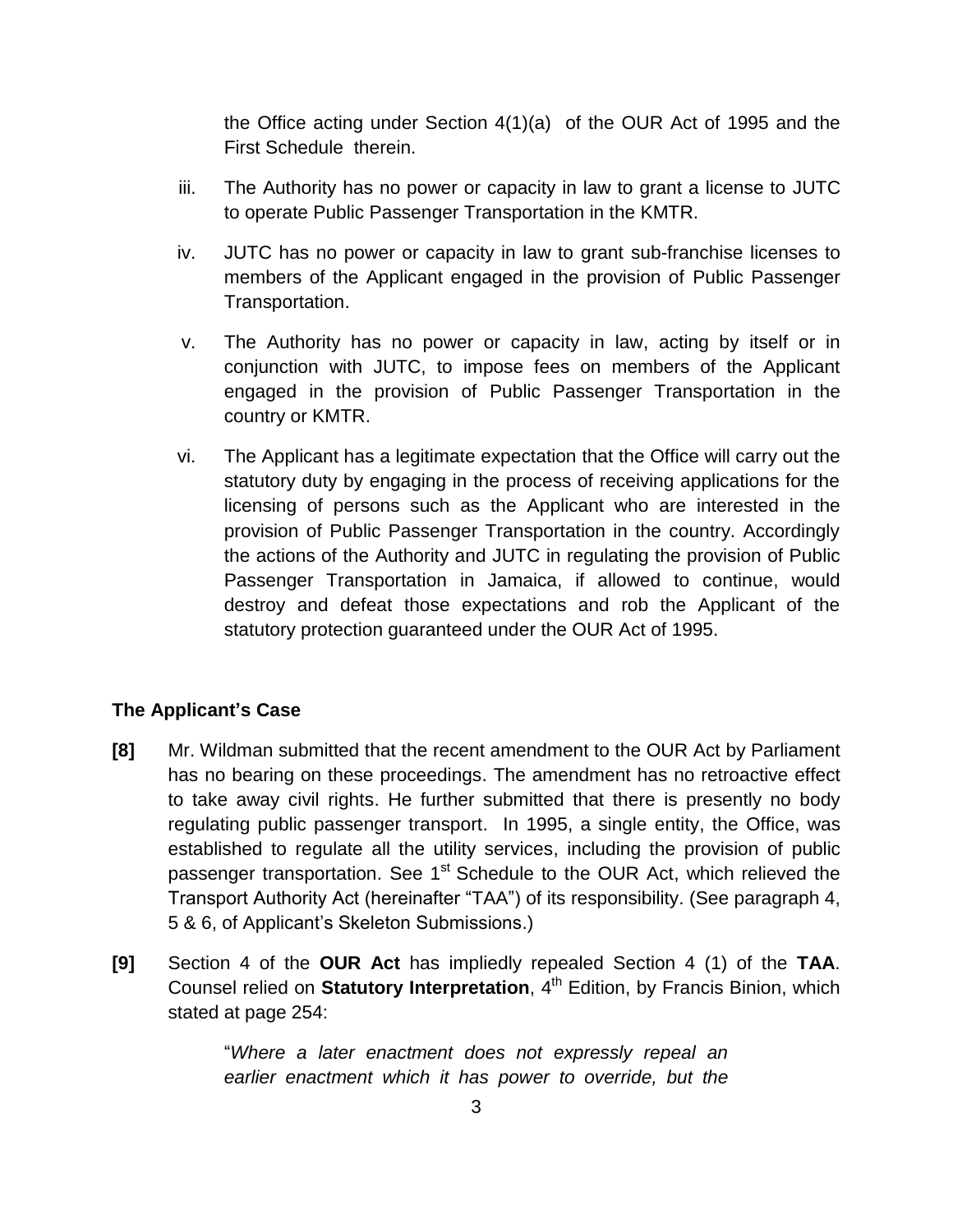*provisions of the later enactment are contrary to those of the earlier, the later by implication repeals the earlier in accordance with the maxim leges posterios priores contrarias abrogant."*

**[10]** Counsel relied on the Privy Council decision of **Mossel (Jamaica) Limited (T/A Digicel) v Office of Utilities Regulations, Cable & Wireless Jamaica Limited & Centennial Jamaica Limited** (2010) UKPC 1.,where Lord Phillips, in outlining the background to the case, said at paragraph 8;

> "*Up to 2000 C&WJ enjoyed a monopoly in respect of the supply of telecommunications services in Jamaica. That monopoly had been granted for a 50 year period that was due to expire in 2012. Under that monopoly C&WJ provided both fixed line and mobile services. Like other monopoly providers of utility services, namely transport, sewerage, electricity and water, C&WJ was brought under the regulation of the OUR by the Office of Utility Regulation Act, 1995."*

- **[11]** An illegality can be raised at any time in the proceedings. In the context of this case, the Constitution is being breached, in that, fundamental rights were breached. The law was flouted by JUTC, and the Commissioner of Police. Whatever remains is illegal, null and void. The company; Rural Transit Association Limited, is an appropriate person to bring the case. See, **R v Liverpool Corporation, Ex p. Liverpool Taxi Fleet Operators Association** [1972] 2 QB 299. The affiant in support of the application, Godfrey James; is a member of the company, not a busybody. The Office abdicated its responsibility by not enforcing the law to prevent JUTC and the police from embarking on such a policy. The fact that the Office has not carried out the law is no defence.
- **[12]** The reserving for buses belonging to the 1<sup>st</sup> Respondent, travelling from Spanish Town to Kingston the sole occupation of a lane between Mondays and Fridays, from 6.00am to 8.00pm, is in breach of the Applicant's constitutional rights in Section 13(3)(h), of the **Charter of Fundamental Rights and Freedoms (Constitutional Amendments 2011) Act**. This section guarantees the right to equitable and humane treatment by any public authority in the exercise of any function.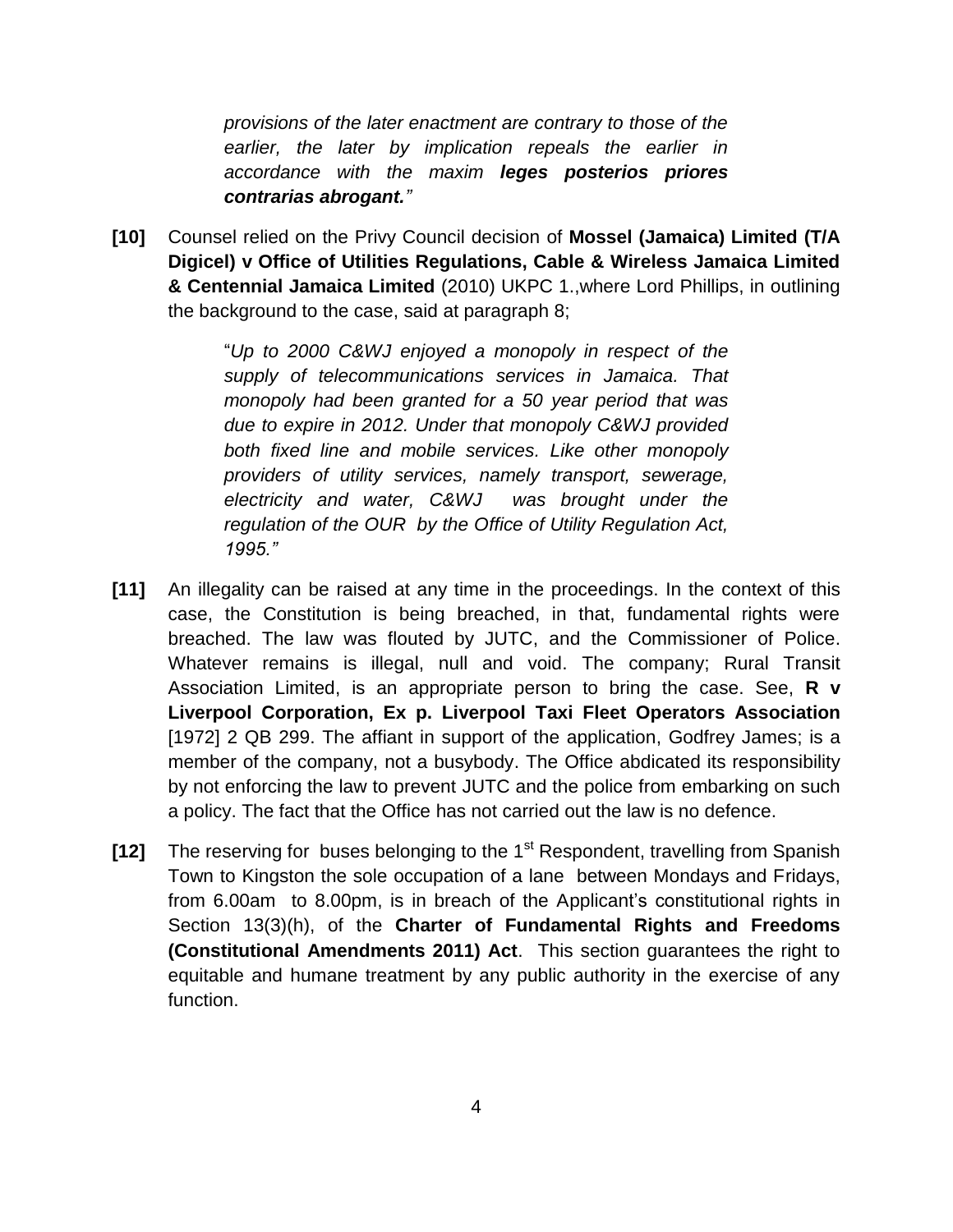### **The Respondents' Case**

**[13]** Counsels for the Respondents have contended that the Applicant has no standing to seek an application for leave to apply for judicial review. In accordance with **Part 56 of the Civil Procedure Rules**, (hereinafter "CPR") the Applicant does not have sufficient interest nor is directly aggrieved. It was posited that Mr. Godfery James and Mr. Lloyd Thompson are the persons who have an interest and not the Rural Transit Association Limited (hereinafter "RTA"). It was challenged that Mr. James and Mr. Thompson did not have representative capacity as they were not authorized by members of the RTA to represent their interest pursuant to **Part 21 of the CPR**. Consequently, they have to seek leave from the court to proceed in this regard. It was asserted that the Applicant is using private law principles in public law sphere and this is impermissible.

JUTC is not amenable to judicial review because it is also a licencee under the **Public Passenger Transport (KMTR) Act** (hereinafter "the Act"). As a result, neither the statute nor licence granted thereunder conveys any regulatory or supervisory or other powers to JUTC to oversee public passenger transportation within the KMTR. In light of this, it cannot be said that JUTC is the decisionmaker. Therefore, in the absence of clear, cogent, credible evidence, JUTC is not amenable to judicial review.

The police are empowered by the **Road Traffic Act** of Jamaica to regulate traffic. There is no evidence that the police have been doing otherwise. Additionally, the Commissioner of Police made no decision in relation to the demarcation of the bus lane at Mandela Highway.

There is no evidence of a decision and therefore the remedies sought cannot be granted. Additionally, the application for leave to apply for judicial review must be refused. The Applicant has not identified the decision-maker and if the alleged decision-maker exists; it is not before the court.

### **Which legislation regulates public passenger transportation?**

**[14]** The TAA was promulgated on the 8<sup>th</sup> July 1987. It established an Authority, with one of its function being to regulate and monitor public passenger transport throughout the island and to perform such duties that had previously been undertaken by Licensing Authorities under the **Road Traffic Act** and the **Public Passenger Transport (KMTR) Board of Control and the Public Passenger Transport (Rural Area) Board of Control**.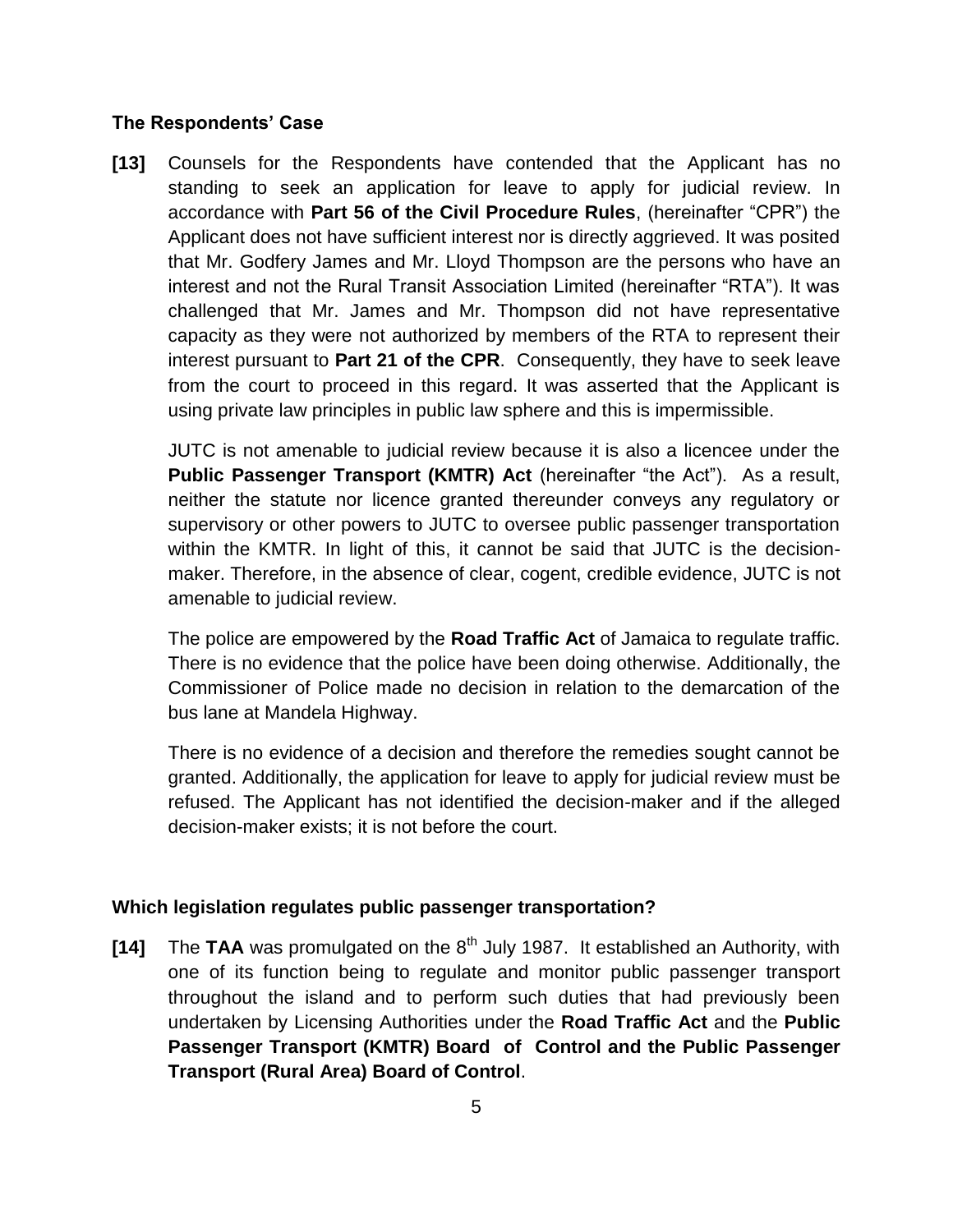- **[15]** The Act empowered the Minister to designate as Inspectors, public officials, for the purpose of inspecting and monitoring the operations of all public passenger vehicle, who could stop and inspect any public passenger vehicles to ensure compliance with its road licence, or any vehicle which he reasonably suspects is operating as a public passenger vehicle contrary to the road traffic law. These Inspectors could also check the frequency of the buses on the route, the conductors and drivers and their respective licences.
- **[16]** The Inspector or police officer could seize vehicles for non-compliance with the terms of their road licence, or any vehicle operating as a public passenger vehicle without the requisite licence. The Inspector could give directions, consistent with the road licence to any operator driver etc. of a public passenger transport to ensure safe and orderly operation in any area. He had powers to enter the business premises of a holder of a road licence, for the purpose of examining books etc. and making copies of same.
- **[17]** The **TAA** allowed for the taking, storage, sale and payment of proceeds of such vehicles. The legislation provided sanctions for disobeying, assaulting or threatening an Inspector in the lawful execution of his duties. Importantly, the Authority, with the approval of the Minister could prescribe fares payable on any public passenger vehicle. The Minister could make regulations generally to give effect to the provisions of the Act.
- **[18]** There is no contest on the issue, that the **TAA**, 1987 constituted the main regulatory framework for the public passenger transport sector from its promulgation to 1995. **The Public Passengers Transport Acts 1947 and 1970, (KMTR) and (Rural Area)**, respectively also regulated the sector.
- **[19]** In 1995, the **OUR Act** was passed. The objective of the OUR Act was to repeal **The Public Utility Commission Act** (hereinafter "PUCA") and to make new provisions for the supervision of utility services. Section 18 (a) provided that any reference in an enabling instrument to PUCA after the commencement of the OUR Act shall be construed as a reference to the OUR Act.
- **[20]** Some of the prescribed services enumerated in the First Schedule of the 2000 amendment of the OUR Act, had previously come under the jurisdiction of PUCA. The effect of Section 18, of the OUR Act was to terminate the Commission's jurisdiction over those services. Section 18, went further to ensure that there could be no doubt, that the Office was the sole regulator of those services by providing that any reference in an enabling instrument to the Commission would be a reference to the Office, or any reference to the repealed PUCA would be a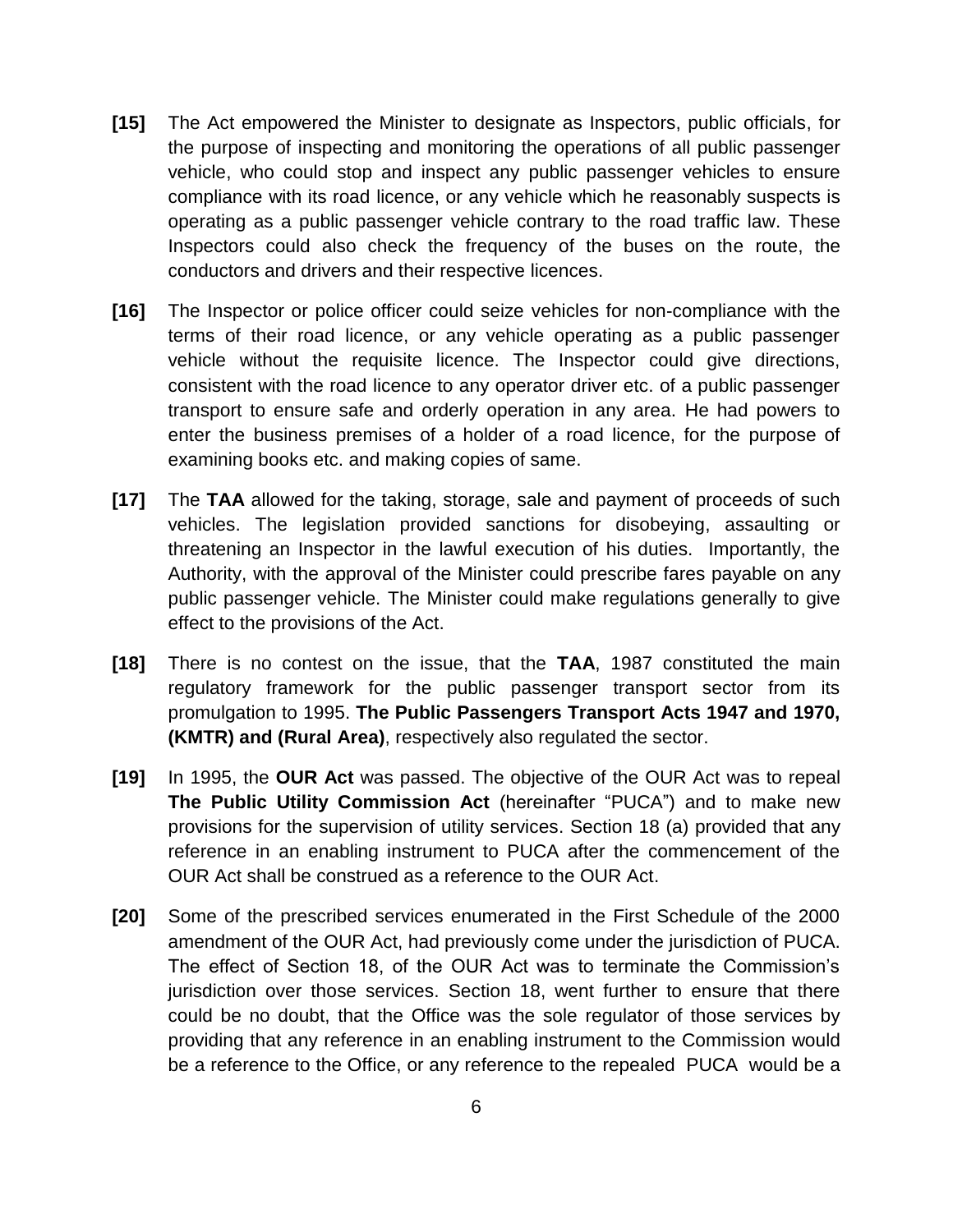reference to the OUR Act. At the time the Commission was repealed and terminated, the regulatory framework of public passenger transportation was left intact. Public passenger transportation was never under the regulation of the Commission, so its regulator was not expressly repealed as was with the case of electricity and telecommunication. Therefore, unlike telecommunication and the supply of electricity services, reference to the Authority, in the enabling instrument was not a reference to the Office. Neither was it expressed that reference to the TAA was a reference to the OUR Act.

**[21]** In **The Public Utility Protection Act**, 1928, Section 2, defined "public utility as follows;

> "*shall include any electric, tramway, telephone, telegraph, gas, water, cable or wireless service, system or undertaking and any other service, system or undertaking which the Minister may from time to time declare to be a public utility for the purposes of this Act."*

Telecommunication and the supply of electricity were subject to the control of the Commission, in their respective enabling law.

- **[22]** In 2000, the OUR Act was amended to apply to; (1) specified organization and (2) licencees, for the purpose of regulating the prescribed services they provided. A specified organization was defined to be, "*an organization or body of persons which immediately before 11th October 2000 was providing one of the prescribed services pursuant to an enabling instrument*. An enabling instrument was defined as an Act, (not being the OUR Act) or a permit or instrument in writing issued pursuant to a statutory power authorizing the provision of a prescribed service.
- **[23]** One of the driving forces in the enactment of the OUR Act was the development of private power generation in the energy sector. This development meant that there would no longer be a monopoly for the supply of electricity in the island. Private generators would now produce energy for sale to the national grid. Agreements would have to be struck among distributor, transmitter and generator. These new arrangements were recognized by the amendment of the First Schedule, which changed the description of the prescribed service in electricity in 2000, from *the supply of electricity* to the description in the present Act, *the generation, transmission, distribution and supply of electricity.* This entire process would be overseen by the regulatory body. As noted in the Privy Council judgment in **Mossel**, at paragraph 9, the monopoly in the telecommunications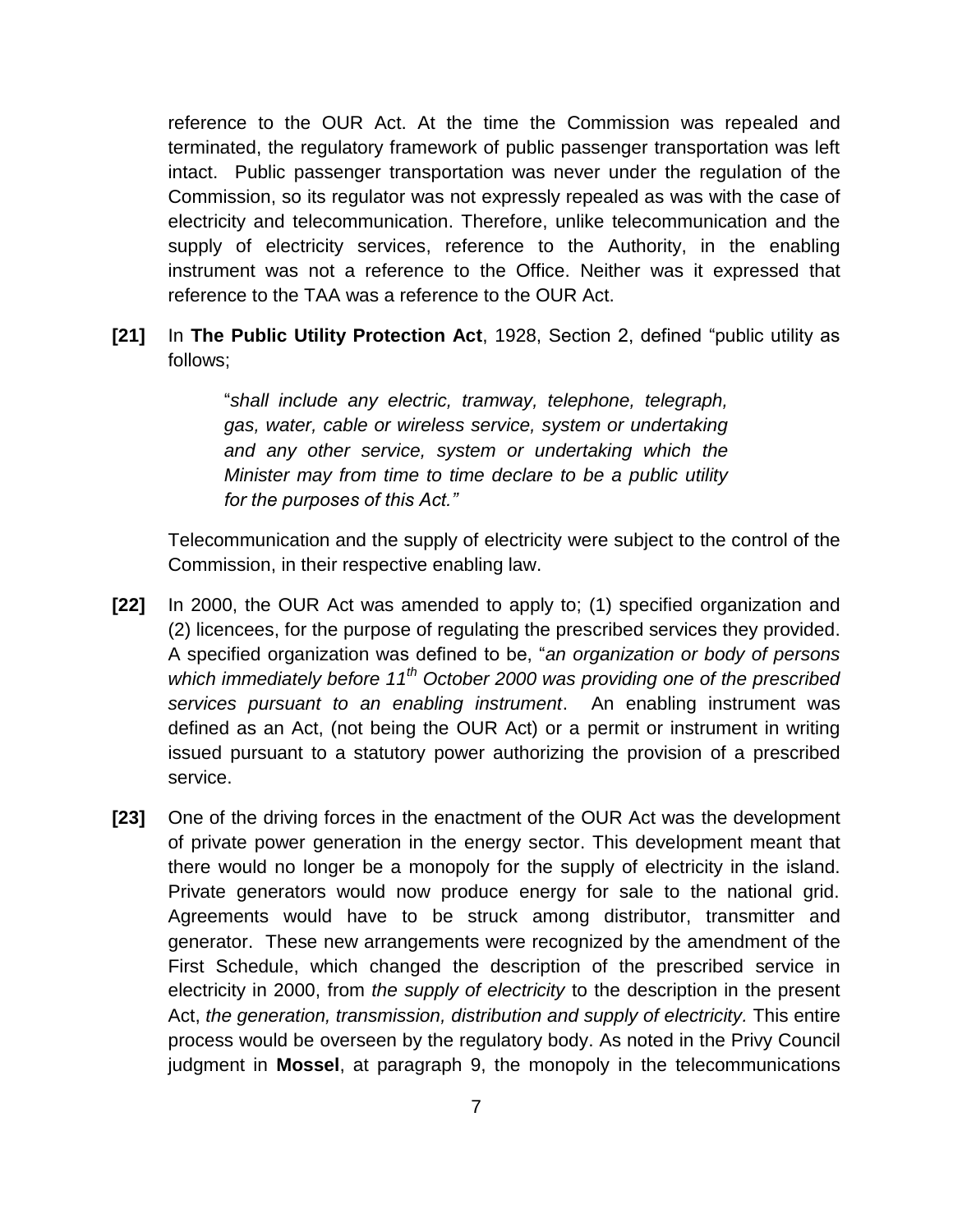was also displaced with the emergence of several players in the mobile phone market.

**[24]** Mr. Walter Scott Q.C, submitted that the relevant principles as to implied repeal were examined in the recent decision of the Supreme Court in **Minister of Transport, Works and Housing v The Contractor General** [2013] JMSC CIV. 12. The court held that the Contractor General Act was not repealed by an amendment which inserted a Part dealing with a National Contracts Committee, whose main function the court found was*, "to examine applications for government contracts and assessing the capacity of the applicants to perform the contracts*." The Court found support in Section 56 of the **Interpretation Act**, which provides;

> *"Where one Act amends another Act the amending Act shall, so far as it is consistent with the tenor thereof, and unless the contrary intention appears, be construed as one with the amended Act."*

- **[25]** Reliance was also placed on the learning in **The Attorney General of Antigua and Barbuda and Anor v Lewis (Artland**) (1995) 51 WIR 89 where the court had before it a contention for the partial or implied repeal of a statute by an amending legislation. The Court of Appeal commented on the lack of favor with which the principle of repeal by implication is held by the Courts. The main reason for that stance being, it is felt that if Parliament was inclined to repeal the statute, why not expressly so state. It is recognized however, that there may be a determination that Parliament, so intended, if the provisions of both statutes are so inconsistent or repugnant that they are unable to stand together, it is deemed that, Parliament, must have meant the existing legislation to fall away.
- **[26]** Both Acts, the **TAA** and the **OUR Act** have existed together since 1995, the amendment of  $13<sup>th</sup>$  June 2014, is nothing more than a formalization of the comparative status of both entities in public transportation**.** Why would Parliament having so directly and carefully repealed the regulatory framework for *telecommunication* and *the supply of electricity*, to the extent of expunging the name of the repealed Act and the name of the Commission from the enabling instrument, leave the Authority in place, for it to be implied that the prescribed service of *public passenger transportation* has been repealed? Again, why would Parliament having observed, that the regulatory framework which it had intended to repeal and replace with the Office, was still functioning, did not act to bring about its intentions? I am also unable to draw an inference of an implied repeal, on the grounds of inconsistency or repugnancy between the two Acts. Both Acts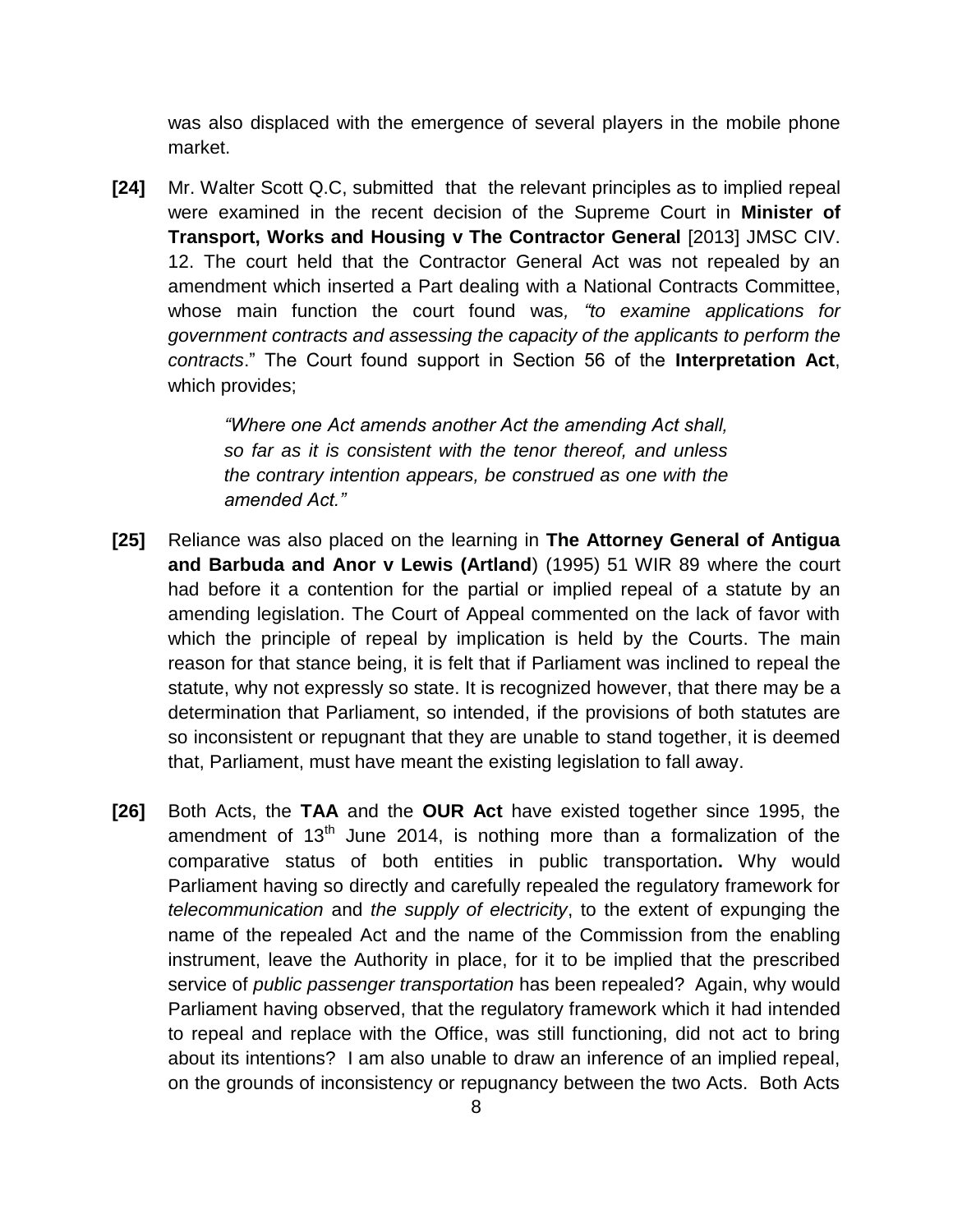have co-existed since the commencement of the OUR Act and there has been adduced before me no evidence of this inconsistency such as to indicate that the legislations could not stand together.

### **Does the Applicant have sufficient interest to seek leave for judicial review?**

- **[27]** Pursuant to **Part 56.2 (1) of the Civil Procedure Rules**, it is required that an Applicant for judicial review be a person, group or body *which has sufficient interest in the subject matter of the application.* The Respondents have challenged the locus standi of the Applicant, for a lack of sufficient interest in the subject-matter. Queen's Counsel, Mr. Walter Scott, has submitted that, **Part 21 of the CPR** sets out the procedural scheme for representative claimants and requires these representative claimants to apply to get an order from the Court to proceed as a representative claimant. He further submitted that the company itself was not involved in the business of public passenger transportation, and it is not enough that its members are operators who have an interest in the subjectmatter.
- **[28]** The case law is supportive of the principle that the business of public bodies should not be hindered or stymied by overzealous challenges of their decisions. The CPR require, a sufficient interest in the subject-matter by the Applicant, an explanation why an alternative redress was not pursued where such a remedy is available or why judicial review is more appropriate. Additionally, whether the application has been made promptly and in any event within three months of when grounds for the application first arose. It is also a consideration, pursuant to **Part 56.3 (g) of the CPR** whether the Applicant is personally or directly affected by the decision about which complaint is made; or (h) where the Applicant is not personally or directly affected, what public or other interest the Applicant has in the matter.
- **[29]** In deciding the question of sufficiency of interest, the Court is engaged in encouraging the involvement of the individual citizen in governance and dissuading the busybody from interfering in matters that do not concern him. The learned authors of **De Smith's, Judicial Review of Administrative Law**, Fourth Edition, J.M . Edwards at page 409, says;

"*All developed legal systems have had to face the problem of adjusting conflicts between two aspects of the public interest – the desirability of encouraging the individual citizens to participate actively in the enforcement of the law,*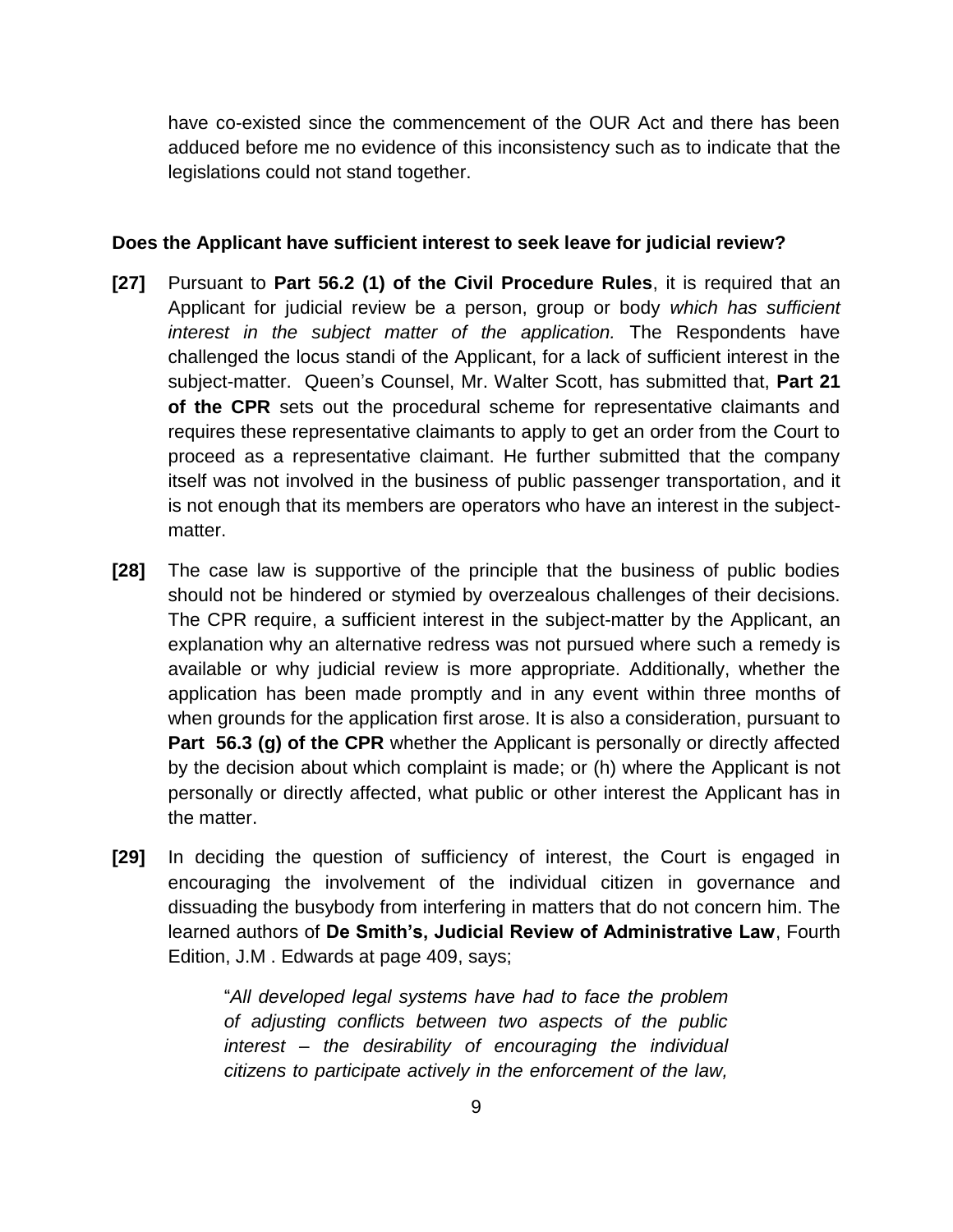*and the undesirability of encouraging the professional litigant and the meddlesome interloper to invoke the jurisdictions of the court in matters that do not concern him."*

- **[30] Part 56 (2) of the CPR**, gives an inclusive definition of "sufficient interest", the list at paragraph  $(a) - (f)$ , is not a complete definition, but includes within its ambit;
	- (a) Any person who has been adversely affected by the decision which is the subject of the application.
	- (b) Any body or group acting at the request of a person or persons who would be entitled to apply under paragraph (a).
- [31] Counsel for the 1<sup>st</sup> Respondent, in contending that the Applicant lacked capacity, relied on the dicta in **R v Darlington BC Ex p. Association of Darlington Taxi Owners (1994) C.O.D 42**4 Times, January 13<sup>th</sup>, 1994, where it was held that an unincorporated association lacked legal capacity to apply for judicial review notwithstanding that each member of the association individually had standing to apply for judicial review. Counsel had made the distinction between an association and an incorporated private entity, which had a separate legal personality, separate and apart from its membership.
- **[32]** It seems to me that Mr. Godfrey James and Mr. Lloyd Thompson are both persons who would be entitled to apply under **Rule 56 (2) (a) of the CPR** as persons who have been adversely affected by the decisions which are the subject of this application. The Applicant, would therefore be entitled to apply at the request of Mr. Godfrey James and Mr. Thompson, pursuant to **Rule 56 (2)(b) of the CPR** as representing the views of its members who may have been adversely affected by the decision which is the subject of the application. The RTA seems to be able to argue that they represent their views. I find that the Applicant has sufficient interest to make this application.

### **Decisions sought to be impugned by way of Judicial Review**

### **[33] Part 56.16(1) of the CPR** states;

*"Where the claimant seeks an order or writ of certiorari to remove any proceedings for the purpose of quashing them, the claimant may not question the validity of any order, warrant, commitment, conviction or record unless-*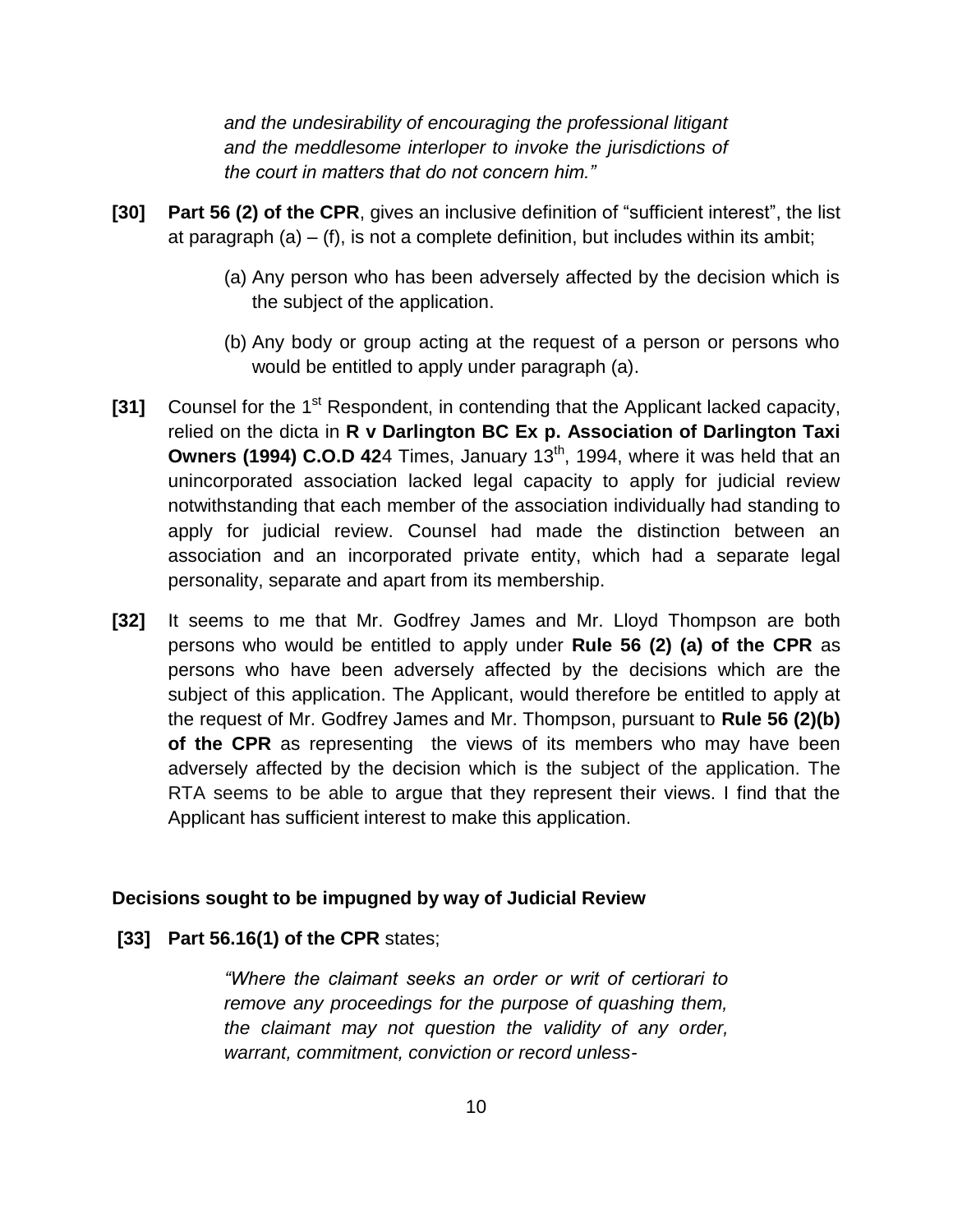- *(a) before the trial the claimant has lodged with the registry a copy of the order, etc. verified by affidavit; or*
- *(b) can account for the failure to do so to the satisfaction of the court."*
- **[34]** The Applicant seeks to impugn by way of judicial review, two decisions. Firstly, the decision amending clause 2, of the 4 year licence and secondly, the decision that has given JUTC, exclusive use of the Mandela Highway at particular periods.
- **[35]** Mr. Lloyd Henry, in his affidavit in support of the application, says at paragraph 15';

*"Sometime in the month of March 2014, the new Managing Director of the Jamaica Urban Transit Company (JUTC), Mr. Colin Campbell, made a public statement by radio and National Television, stating that Clause 2 of the 4 year old licence to persons like myself would be amended."* 

In his written submissions, dealing with the issue of delay, Mr. Hugh Wildman, says inter alia, at paragraph 24;

"*The actions complained of by Messers Henry and Thompson, are recent and took place between the months of March 2014 and April 2014…No questions of delay arise…'*

[36] Mr. Godfrey James, in his affidavit dated 6<sup>th</sup> May 2014, in support of the application, says at paragraph 10;

> *"Sometime in November 2013, a directive was issued by the Police Traffic Division, headed then by Senior Supt. Radcliffe Lewis, that the Police would be demarcating a portion of the Mandela Highway, to allow JUTC buses travelling from Spanish Town to Kingston, to have sole occupation of that lane between Mondays to Fridays from 6:00 am to 8:00 am and at paragraph 20; " I have checked with the Government printing office and verily believe, that the said policy has not yet been officially Gazetted."*

**[37]** Mr. Walter Scott Q.C., submitted that there was no evidence of a decision taken which was susceptible to judicial review. He further argued that there was not one iota of evidence that any of these Respondents took this decision. According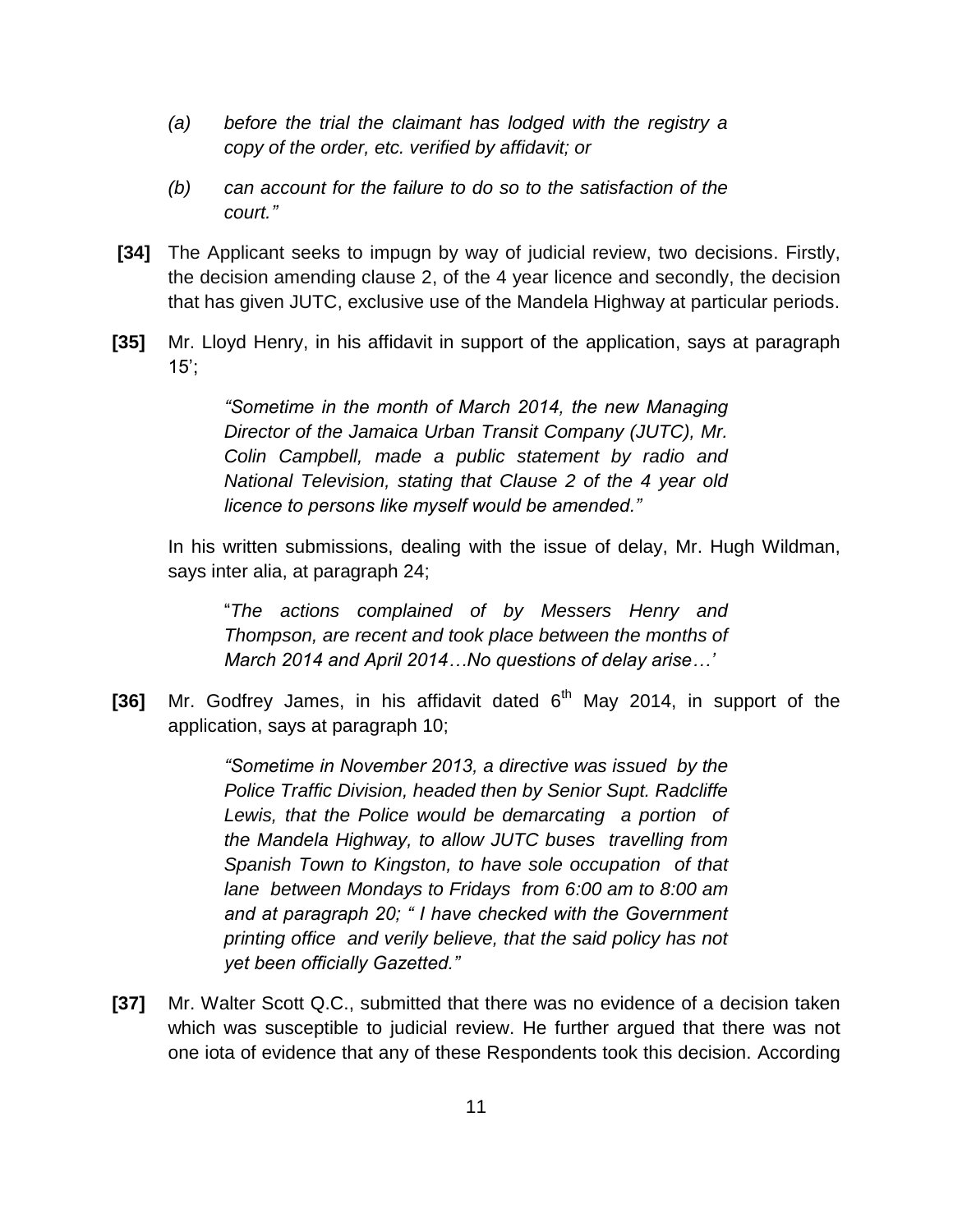to learned Queen's Counsel, the correspondence points to JUTC being a beneficiary and not a decision-maker.

**[38]** Crown Counsel opposed the grant of leave on the grounds that there is no evidence that the Traffic Division of the Constabulary Force made any decision that is being complained of, either in the affidavit of Godfrey James or in the proceedings before this Court. The exclusive use of the bus lane on the Mandela Highway started in November 2013. It was extended in January 2014 to April 2014 and further extended to December 2014. Crown Counsel submitted that the police have, as a part of its normal function, the responsibility of regulating traffic under the **Road Traffic Act**. There is evidence of a request from JUTC to the Minister asking for an extension of the exclusive use of the lane for a further six months, such a request is inconsistent with JUTC having made the decision.

#### **Discussion on decision or order to be quashed**

**[39]** The identification, of the order, direction or record whose validity is being questioned is a necessary pre-condition before a claimant can embark upon a trial to quash such order, direction or record by seeking a writ of Certiorari. This identification is key because of the nature of the writ of Certiorari, which is an examination on the face of the record to be impugned. The origin of the writ of Certiorari and its use in governance is aptly demonstrated by the dicta in the Canadian case of **R v Titchmarsh** (1915) , 22 D.L.R272, 277-278;

> *"The theory is that the Sovereign has been appealed to by someone of his subjects who complains to him of an injustice done to him by an inferior court; whereupon the Sovereign, saying he wished to be certified -Certiorari - of the matter, orders that the record, etc. be transmitted into court in which he is sitting."*

**[40]** In the circumstances of this case, there are three Respondents before the Court, regulated by three distinct statutes. The evidence adduced by the Applicant, admits its inability to identify the source of the decision. According to Mr. Wildman the Authority and the JUTC both blame each other and he was unable to locate any Gazetted Order in relation to the decision. Counsel has made no attempt other than the unavailability of the Gazetted Order, to explain his failure to produce. It cannot be sufficient for the Applicant to present to the Court two Respondents and ask the court to select one. In any event there is evidence before the court that the decision-maker is not before the court. How can the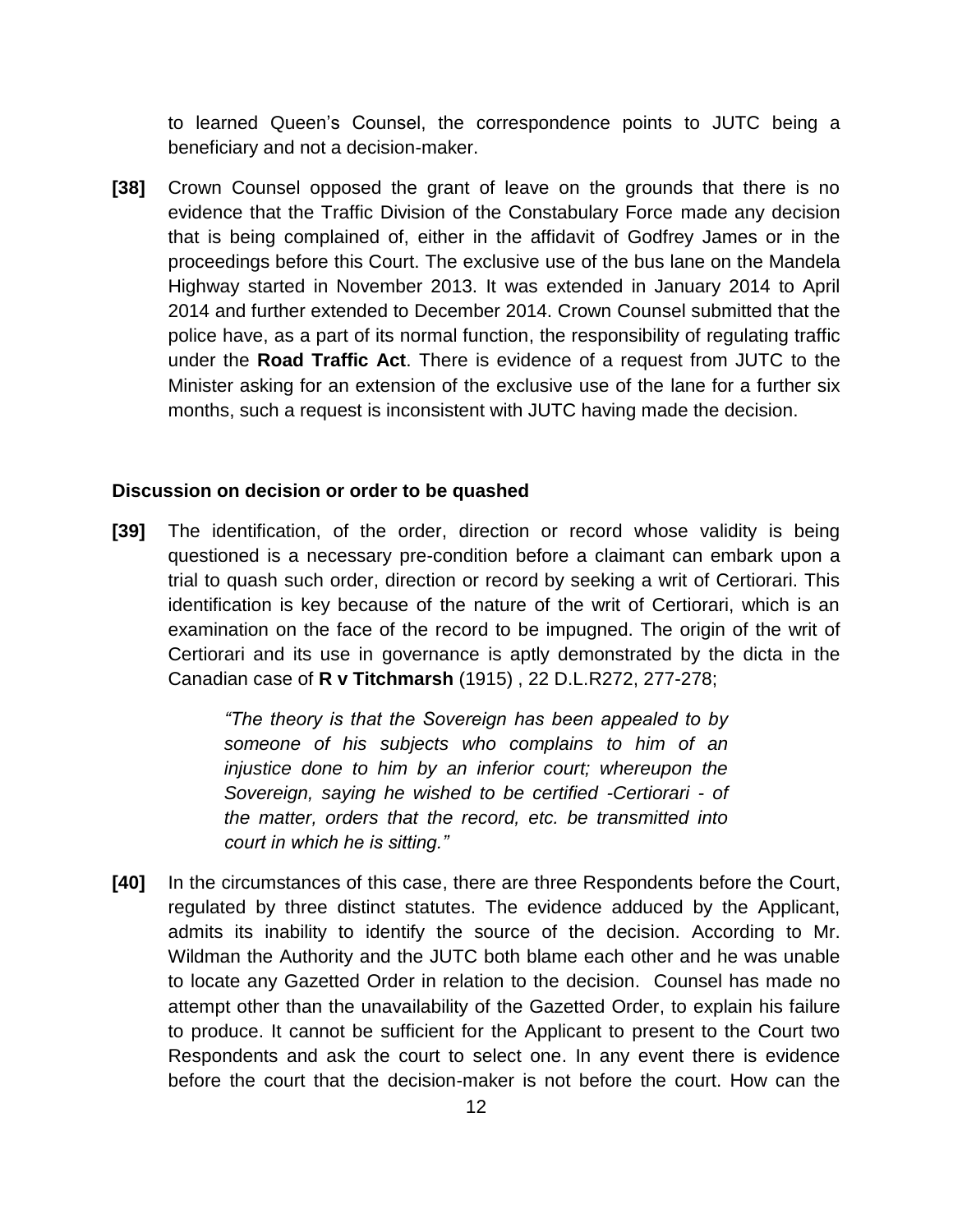court judge the lawfulness of the decision, if the decision-maker is not known? All the Court is concerned with is the legality of the decision, was it within the limited powers that Parliament had conferred upon the decision-maker? It was also open to the Applicant to lay before the court, the procedures for the reservation of a bus lane, and the failure to comply with those procedures. Without, the Applicant identifying the source of the decision, who can say if the process is unlawful?

## **[41] In the Application of Jules Bernard** – HCA No 2361 of 1993 (TT), Ramlogan J, stated;

"*there is nothing to indicate that anything has been done or not done which taints the process. The letter, in my view, does not constitute a decision to retire the Applicant. It merely says that the Commission would be considering whether it ought to retire the Applicant. The Applicant's contention seems to be that the Commission has indicated its intention to retire him. That is a very different thing from what the letter says. The letter is seeking to get information so that the Commission could consider whether the Applicant should be retired. It is a mere preliminary step. In any case, how has the Commission erred in arriving at the decision that it ought to consider whether the Applicant should retire? There is no breach of the rule of natural justice. What is there to be reviewed? The court should not interfere unless some injustice has been done or injustice is inevitable. Whether or not that is so must be determined by looking at the matter as a whole. One cannot just look at one step. There is nothing to suggest that any injustice has been done or that injustice is inevitable. The Commission should not be bogged down by mere technicalities emanating from flights of the imagination. At this stage the Court must do what it can to ensure that Judicial Review is not used to stultify the bona fide efforts of the Commission. It seems to me that if this application for leave were to be granted, it would be an unnecessary interference with the Commission in the performance of its duties. The public interest demands that the issue as to whether the Applicant ought to be retired or not be expeditiously dealt with. In these matters private rights must be protected but the public interest cannot be ignored. If there is ground for intervention by the Court at a*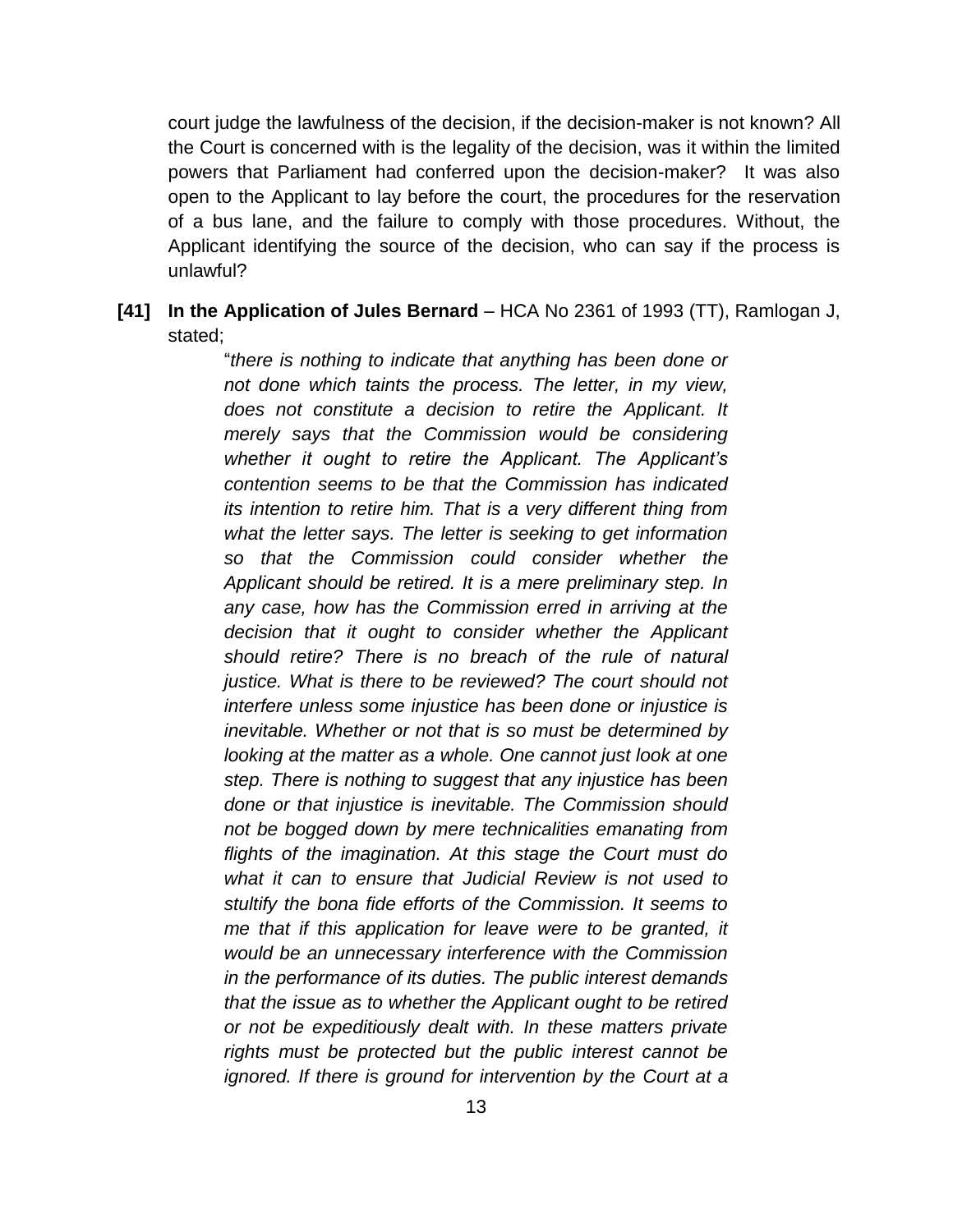*later stage the Applicant can be heard. But the Police Service Commission must be allowed to continue with its work*."

What is here to be reviewed? I agree that the Court should not interfere until there is a demonstration that some injustice has been done. To simply demonstrate a step taken by an agency, without showing its illegality, irrationality or procedural impropriety is not sufficient. The Applicant has been unable to do that in the absence of the source and the decision-maker. I respectfully adopt the reasoning of Ramolagan J.

### **Is the 1st Respondent amenable to Judicial Review?**

**[42]** Mr. Wildman had argued that JUTC is a private company owned by government and it assumes public functions. He submitted that the Courts do not look at the source, but the functions of the power.

Mr. Wood, Q.C. submitted that JUTC, is a licencee pursuant to the **Act**. The Minister has the power to grant an exclusive licence, for operation within the KMTR. Neither the statute nor the licence granted thereunder conveys any regulatory, supervisory or other powers to oversee public passenger transport within KMTR. JUTC, is not amenable to judicial review. The court was referred to the matter of **[R v Panel for Takeovers and Mergers Ex p Datafin](http://en.wikipedia.org/wiki/R_v_Panel_for_Takeovers_and_Mergers_Ex_p_Datafin)** [1987] 1 QB 815**.**

- **[43]** JUTC has its source in a licence granted by the Minister pursuant to **Section 3 of the Act**. **The Act** also provides for JUTC, as an exclusive licencee to "*consent in writing to the grant or holding of stage carriage or express carriage service on any route within the KMTR or the carriage of passengers operated under and in accordance with such licence*." Any such consent may be given subject to such terms and conditions as JUTC, with the approval of the Minister may determine.
- **[44] The Act** requires that reasonable arrangements be made for the acquisition of the interests of every other person holding a road licence within the KMTR in respect of any stage or express carriage who will be prejudicially affected by the grant of an exclusive licence. JUTC is also permitted pursuant **Section 3 (6) (9) of the Act** to amend the exclusive licence granted by the Minister.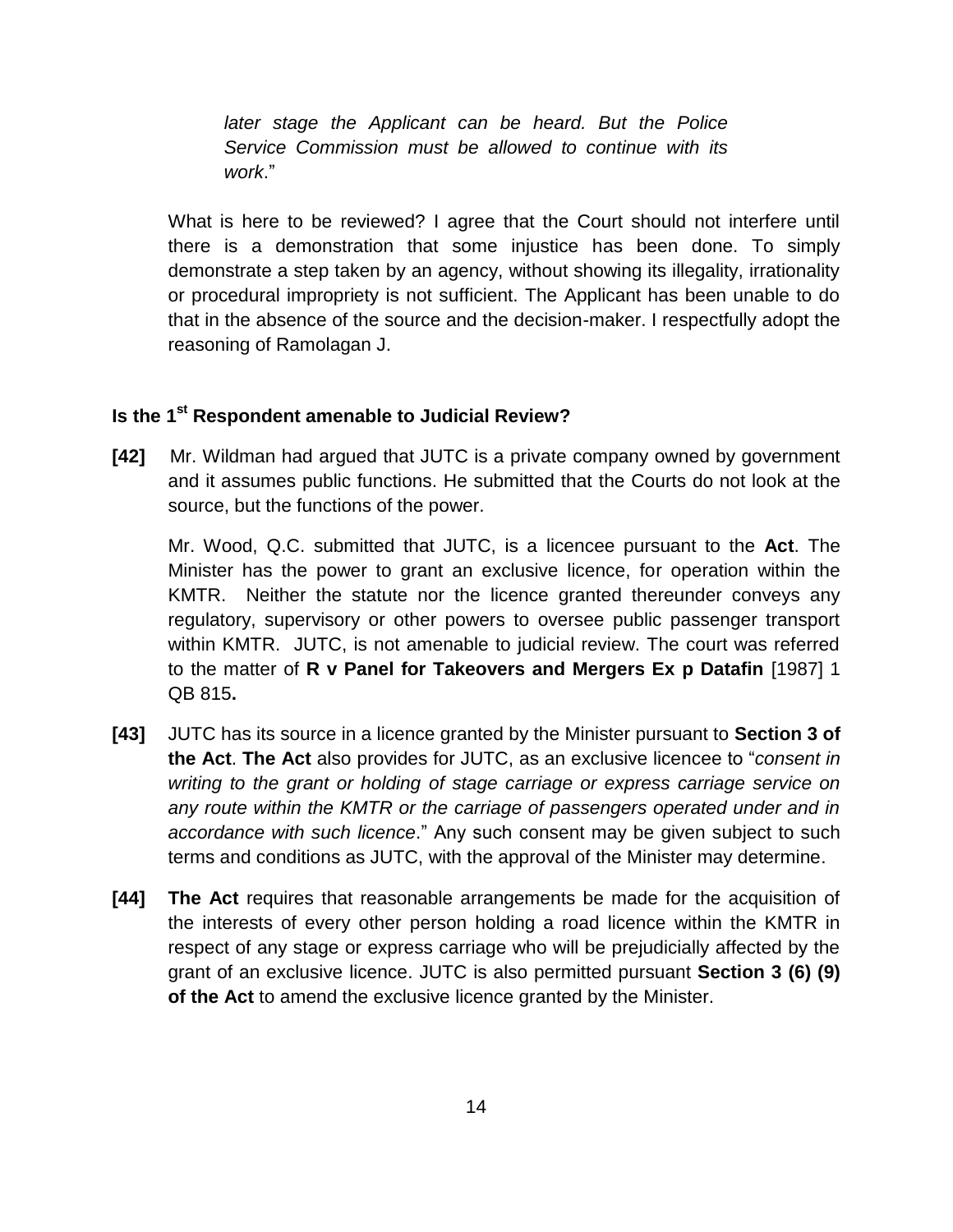#### *Statutory impositions on JUTC*

**[45] Section 5 of the Act** mandates that JUTC provides such services whether of stage carriages or express carriages as may become necessary from time to time in the public interest. JUTC is also required to serve "*without wasteful or unjustifiable expense*" the needs of the KMTR or sections of that area. These services should be adequate and efficient. The Board constituted by **Section 7 of the Act** has a general duty to ensure that the mandates of **Section 5 of the Act** are observed by JUTC.

#### *Licencee's right of Appeal to Court of Appeal*

- **[46]** JUTC has a right to appeal to the Court of Appeal if it is dissatisfied with any order made by the Board in exercise of their powers under the Act. JUTC may also appeal the refusal or failure of the Board to make an order on its application. The grant of a market service licence or its terms as well as the Board's refusal or failure to issue or revoke, are matters all appealable by JUTC to the Court of Appeal.
- **[47]** Among the orders made by the Board in exercise of their powers under the exclusive licence are those enumerated in **Section 9 (2) of the Act**. These orders, the Board should consider, in all the circumstances, to be just and reasonable, whether in the interests of the public or the licencee. The Board's opinion should be held, having regard to the safety or convenience of the public or with a view to the maintenance, of suitable and efficient service. Having so considered, the Board may effectively supplant JUTC's decisions, to charge fares that are reasonable, operate on roads that are suitable for the service offered and at such a frequency, which is not excessive or insufficient, with a time-table which is convenient to the public. For all these decisions of the Board, with which JUTC is dissatisfied it may pursue the statutory right of appeal. JUTC has no statutory right of appeal from matters concerning the non-applicability or modification of any order made by the Minister for any service offered by the licencee or for the exercise of any of the powers by the Board under the exclusive licence.
- **[48] The Act** is therefore the source of JUTC's power to consent in writing to the grant or holding of licence for some operators. JUTC is obliged to make reasonable arrangements for the acquisition of the interests of every other person at the time when it is granted the exclusive licence. **The Act** imposes conditions of stewardship and accountability on JUTC, pursuant to **Section 5**.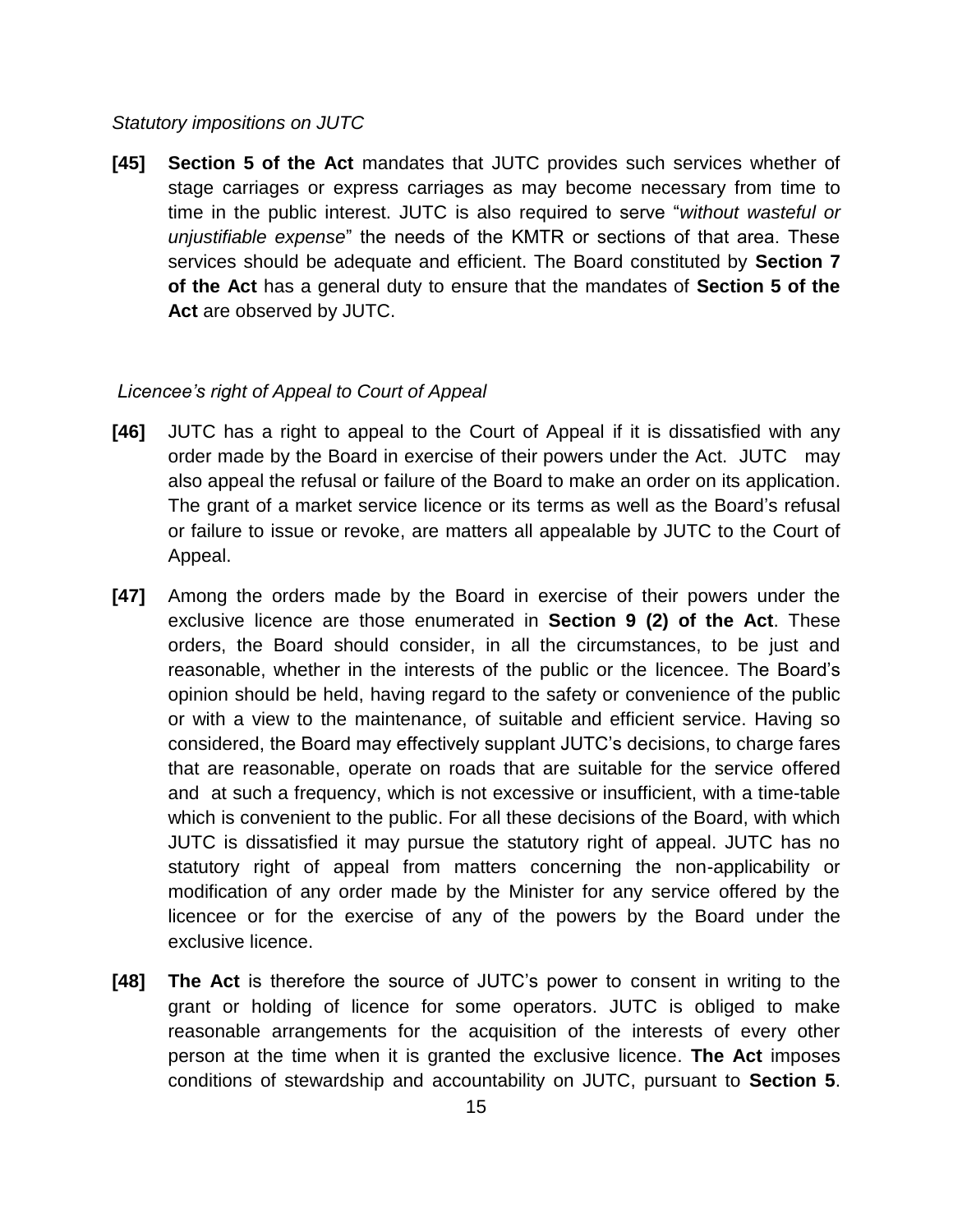The functions that are required to be performed by JUTC, are "*public passenger transport services within and throughout the KMTR.*" Such services are to be provided "*as may from time to time be necessary or desirable in the public interest to serve without wasteful or unjustifiable expense the needs of the KMTR adequately and efficiently."*

- **[49]** It is clear that JUTC has direct statutory powers. Equally, it is clear that the provision of transportation services in the KMTR, is required to be done to facilitate the mass transportation of the travelling public. It operates in the public domain; its service affects transportation in the KMTR as defined by **the Act**. It may give its consent to the grant or variation of market service licence, which permits transportation services, from the rural district of the Corporate Area to any market within the KMTR. This service is what allows the agricultural produce to be brought to the markets in the KMTR and is therefore likely to have an effect on the price of and the availability of agricultural produce in the KMTR.
- **[50]** In addition, it issues road licences for contract carriage service, hackney carriage, express service within the KMTR. The power to grant these licences, would have economic implications for the operators of these licences. The nature of the service it provides, and the consequences of its decisions, indicate that JUTC is performing a public duty when engaged in the performance of its statutory functions. The grant of the exclusive licence is the Minister's decision. The Board has a duty to secure the provision by JUTC of the services as may be necessary or desirable in the public interest. JUTC has public law duties, imposed by statutes which are amenable to judicial review.
- **[51]** In **R v Panel on Mergers and Takeovers Ex Parte Datafin** (1987) 1QB 815, the court held that the supervisory jurisdiction of the High Court was adaptable and could be extended to anybody which performed or operated as an integral part of a system which performed public law duties. The judgment of Lloyd LJ, recognized that the source of power was not the only test as to whether a body is subject to judicial review –

"*determining whether the decisions of a particular body were subject to judicial review, the court was not confined to considering the source of that body's powers and duties but could also look to their nature. Accordingly, if the duty imposed on a body, whether expressly or by implication, was a public duty and the body was exercising public law functions the court had jurisdiction to entertain an application for judicial review of that body's decisions. Having regard to*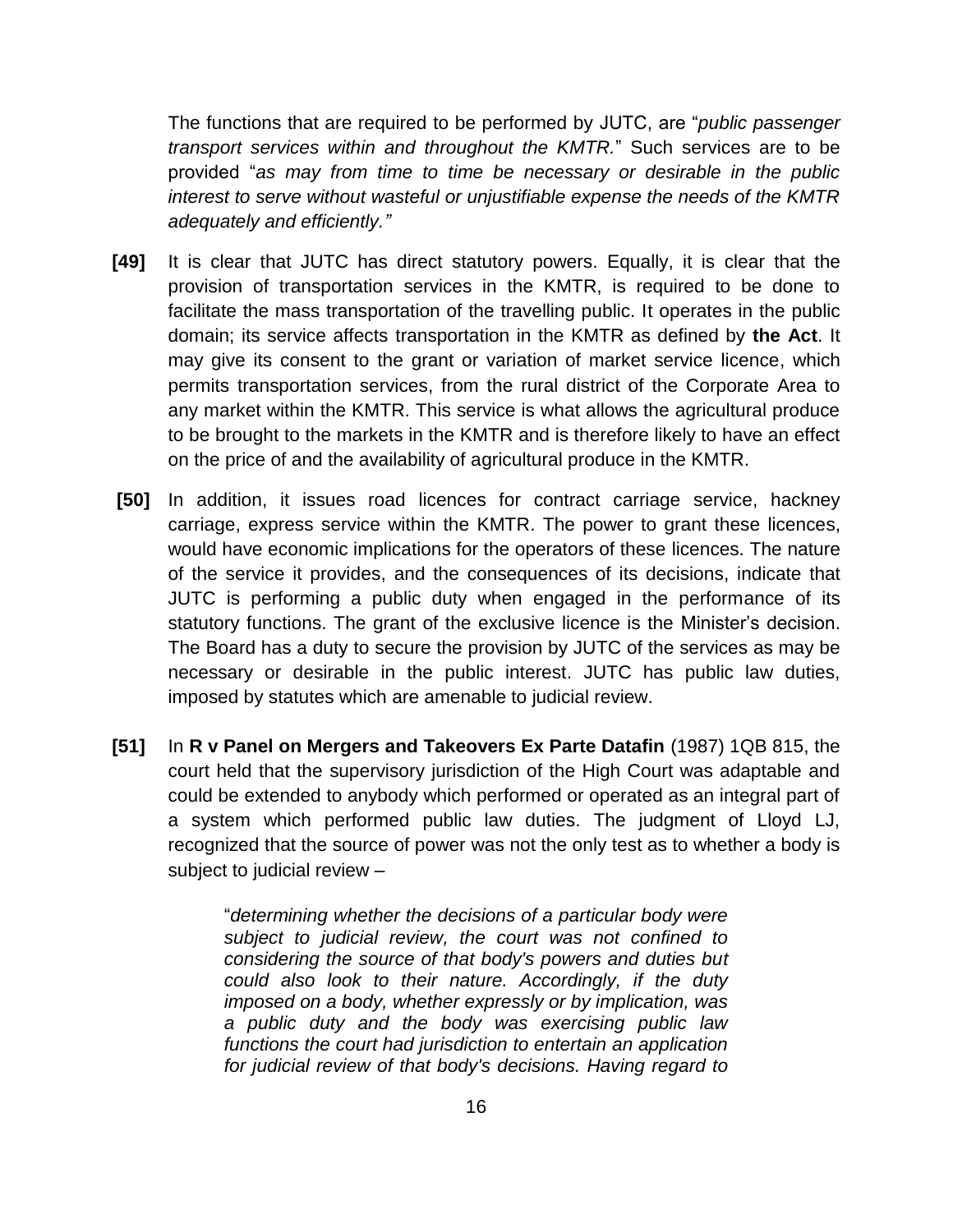*the wide-ranging nature and importance of the matters covered by the City Code on Take-overs and Mergers and to the public consequences of non-compliance with the code, the Panel on Take-overs and Mergers was performing a public duty when prescribing and administering the code and its rules and was subject to public law remedies. Accordingly, an application for judicial review of its decisions would lie in an appropriate case."*

**[52]** A finding that JUTC, as a body is amenable to judicial review does not make all its decisions reviewable. A public body often times achieves its statutory objectives by contractual or private arrangements or means; therefore, not every activity of a public body will be amenable to review. Justice Evan Brown highlighted the distinction, in **Karen Thames v National Irrigational Commission**, 2009HCV04341, a decision of the Supreme Court .delivered on the 11<sup>th</sup> November 2011, at paragraph 13:

> *"The court therefore called upon to decide, first, whether the NIC, a private corporation licenced to be the National Irrigation Authority, is a body that is subject to judicial review? And that question must be answered by an examination of the source and nature of the power of the NIC. Secondly, if the NIC is found to be amenable to judicial review generally, is the decision which brought the parties to this court similarly susceptible? It has long been the law that the reviewability of a body does not make its every decision subject to review, simply by establishing that it's a body whose decisions come within the court's supervisory jurisdiction. Consequently, to decide if the impugned decision is reviewable, the court must define the nature of the relationship that existed between the parties. Lastly, if application is refused, how should the court treat with the claim?"*

**[53]** I find that there is a statutory source for many of the duties of JUTC. In addition, the nature of the powers it exercises is part of the government's framework for the regulation of the public passenger transportation within the KMTR, and as we have seen has the support of statutory powers, it was under a statutory duty to be reasonable and efficient, and was under a duty to exercise what amounted to public law duties. This court has jurisdiction to review those decisions of JUTC.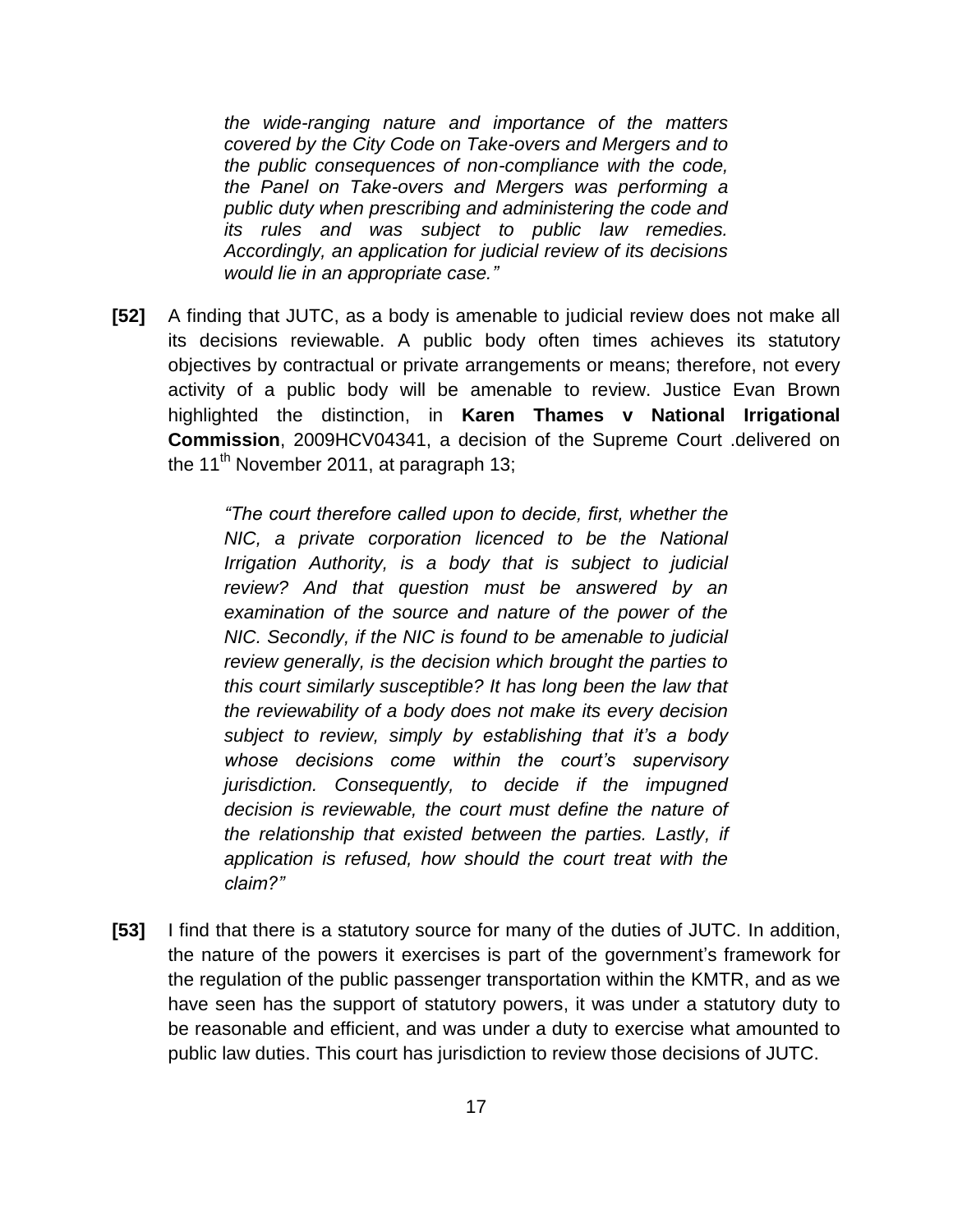#### **Injunctive Relief**

**[54]** The Applicant applied for injunctions, and was therefore required to raise serious triable issues. The applications were refused for the reasons that the Applicant had stumbled at the first hurdle by failing to demonstrate that he had a real prospect of succeeding in obtaining a permanent injunction. The prospect for success should not be fanciful, far- fetched and unlikely. Further, although the Court was satisfied that damages were an adequate remedy and easily quantifiable, this is not generally so in public law matters because of the absence of any general right to damages for loss caused by unlawful administrative action per se. Two great jurists have commented on the question of a serious issue to be tried on an application for injunctive relief.

Lord Diplock, in the **American Cyanamid Co. v Ethicon Limited** (1975) AC 396, at 406G, said:

*"In the context if the exercise of a discretionary power to grant an interlocutory injunction leads to confusion as to the object sought to be achieved by this form of temporary relief, the Court no doubt must be satisfied that the claim is not frivolous or vexatious; in other words, that there is a serious question to be tried. It is no part of the court's function at this stage of the litigation to try to resolve conflicts of evidence on affidavit as to the facts on which the claims of either party may ultimately depend nor to decide difficult questions of law which call for detailed argument and mature considerations. These are matters to be dealt with at trial."*

**[55]** And Megarry VC, in **Mothercare Ltd. v Robson** (1979) FSR 466, identified that the initial hurdle raised, of a serious issue to be tried, will be not be cleared if it;

> "*fails to disclose that the plaintiff has any real prospect of succeeding in his claim for a permanent injunction at the trial.*

**[56]** Lord Diplock, further noted in the **American Cyanamid case**, that if the Applicant passes the first hurdle of a serious issue to be tried, the court must go on to address the issue of adequacy of damages. At page 408, he said:

> *"The court should go on to consider whether… if the claimant were to succeed at the trial in establishing his right to a permanent injunction, he would be adequately*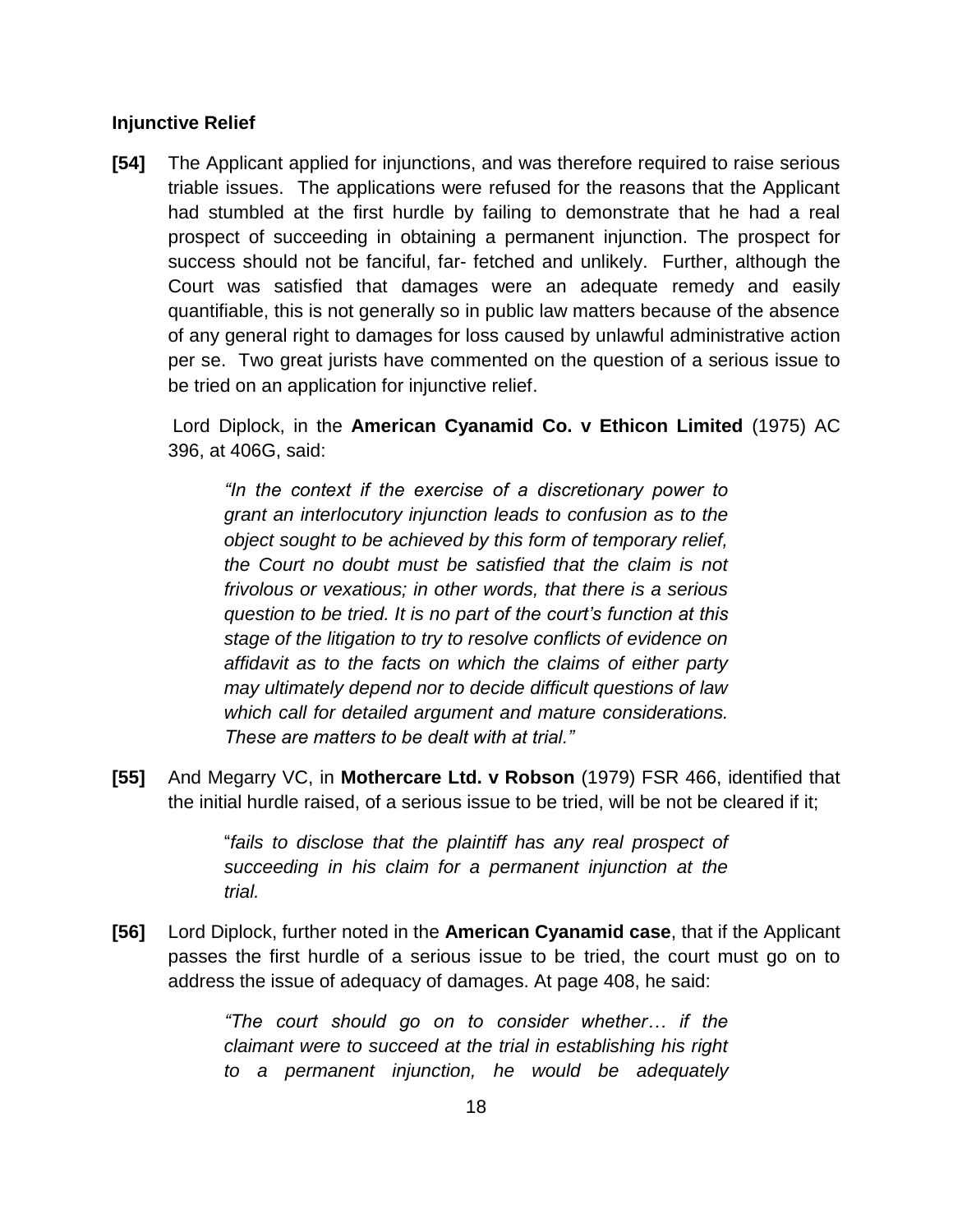*compensated by an award of damages for the loss he sustained as a result of the defendant's continuing to do what was sought to be enjoined between the time of application and the time of trial. If damages in the measure recoverable at common law would be adequate remedy and the defendant would be in a financial position to pay them, no interlocutory injunction should normally be granted, however strong the plaintiff's claim appeared to be at that stage. If on the other hand damages could not provide an adequate remedy for the plaintiff in the event of his succeeding at the trial, the court should then consider whether, on the contrary hypothesis that the defendant were to succeed at the trial in establishing his right to do that which was sought to be enjoined, he would be adequately compensated under the plaintiff's undertaking as to damages as for the loss he would have sustained from being prevented from doing so between the time of the application and the time of trial. If damages in the measure recoverable under such an undertaking would be an adequate remedy and the plaintiff would be in a position to pay them, there would be no reason upon this ground to refuse an interlocutory injunction."*

Lord Diplock at page 408E of the **American Cyanamid case** in addressing the balance of convenience stated;

*"it is where there is doubt as to the adequacy of the respective remedies in damages available to either party or to both, that the question of balance of convenience arises."*

**[57]** In the event I am wrong in respect of the Applicant failing to demonstrate a serious issue and whether damages are an adequate compensation, the next consideration is the balance of convenience. It is recognized that there is difficulty in saying whether damages or the cross-undertaking will be an adequate remedy. Many Applicants in the area of public law may not have sufficient means to give a cross-undertaking in damages; it is a matter for the court's discretion. The attempt is to take the path that will lead to the least irremediable harm, in the event the wrong determination is made at the interlocutory stage. Lord Hoffman, in **National Commercial Bank Jamaica Ltd. v Olint Corporation Ltd.** [2009]1 WLR 1405, in part at paragraph 1 stated;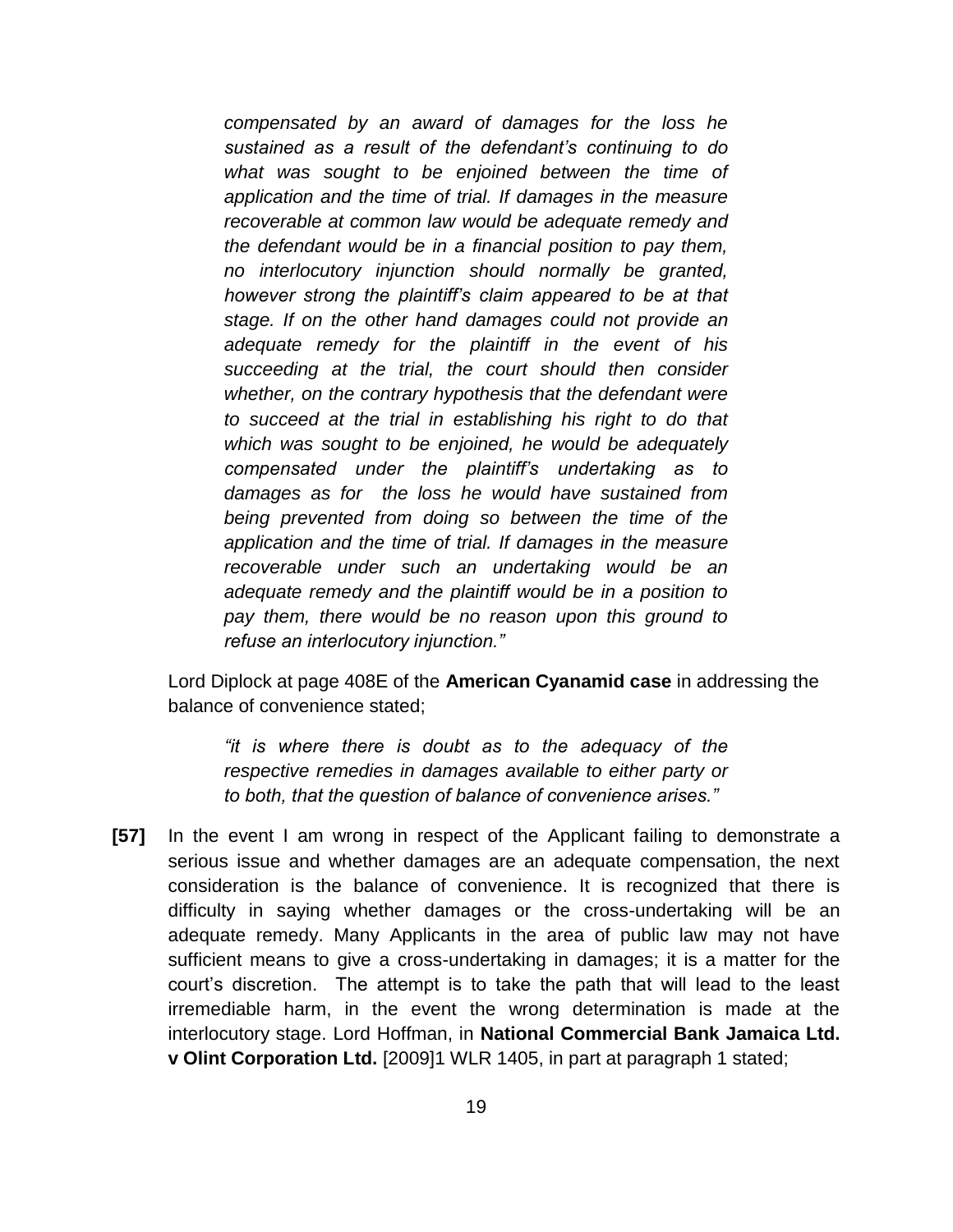*"the court has to engage in trying to predict whether granting or withholding an injunction is more or less likely to cause irremediable prejudice and to what extent, if it turns out that the injunction should not have been granted or withheld as the case may be. The basic principle is, the court should take whatever course seems likely to cause the least irremediable prejudice to one party or the other."*

- **[58]** In whose favor does the balance lie? What is the course that will lead to the least irremediable prejudice, in the event the wrong determination is made? The Respondents are agents involved in the regulation of the public passenger transportation. The observation of Cooke J, in **Jamaica Association of Local Government Offices and National Workers Union v The Attorney-General**  (1995) 32 JLR 49 that, "*cabinet shall be the principal instrument of policy and shall be charged with the general direction and control of the Government of Jamaica*" is appropriate. The balance of convenience must be looked at widely taking into account the interest of the general public to whom the duties are owned. (See **Secretary of State for Transport, ex p. Factortame Ltd**. (No. 2) (1991) 1A.C.603, 672-673. The court has to keep before it the importance of upholding the law of the land and the duty placed on the Respondents to enforce and regulate in the public interest. The charge of the regulatory agency is the expeditious, safe and economic transportation of the passengers. It is in the general interest of the public that these objectives be met. An efficient system impacts every factor of the passenger's life. Is it in the interest of the general public that there is expeditious movement of large numbers of passengers in large buses? Are there economies of scale to be gained from such high volume movement? Does it help to lessen congestion on these roads, which connect dormitories or communities with the capital city? The regulation of mass transportation includes the market services and their function of transporting the agricultural provision from rural areas of the KMTR to the markets. It must inure to the greater good, the general public, to be able to move more people expeditiously from point to point.
- **[59]** The major complaint of the licenced operators is a fall off in revenue. The exclusive use of the lane is restricted to particular periods. I find that more irremediable prejudice will be done by allowing the injunctions. The applications are refused.
- **[60]** Section 19(4) of the **Charter of Fundamental Rights and Freedoms (Constitutional Amendment 2011) Act** states;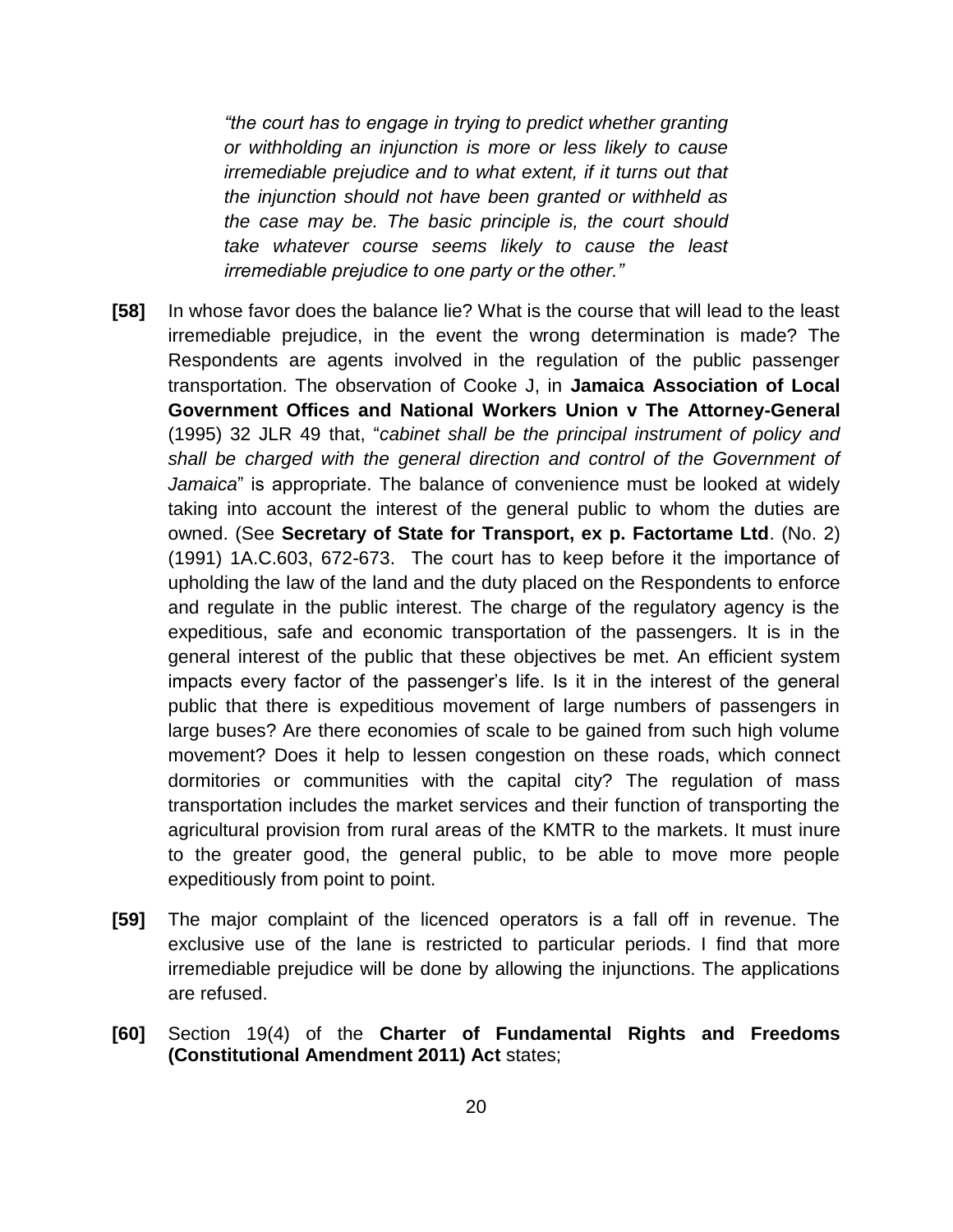*"Where any application is made for redress under this Chapter, the Supreme Court may decline to exercise its powers and may remit the matter to the appropriate court, tribunal or authority if it is satisfied that adequate means of redress for the contravention alleged are available to the person concerned under any other law.* 

In **Adrian Nation v Director of Public Prosecution & Attorney General of Jamaica**, Claim No. 2010 HCV 5201, Marsh J, in looking at constitutional relief and alternative remedies noted that before dealing with the substantive, the question of whether there were appropriate remedies, alternative to constitutional relief open to the applicants must be dealt with. The principles, as set out by the Privy Council in the case of **Harrikissoon v AG of Trinidad and Tobago** (1979) 31 WIR 348, are indeed correct. Their Lordships said at page 349 e;

"*The notion that whenever there is a failure by an organ of government or a public authority or public officer to comply with the law this necessarily entails the contravention of some human right or fundamental freedom guaranteed to individuals by the ...the Constitution is fallacious."*

This authority was cited with approval by the Jamaican Court of Appeal in **Doris Fuller v Attorney General** (1998) 56 WIR 337. The Court of Appeal went on to say at page 339:

*"The meaning to be attached to the words "adequate means of redress" is clear from the opinion of their Lordships in the Maharaj (no. 2) case. There must be a remedy available at law which will be sufficient for the purpose of enforcing or securing the enforcement of the alleged contravention."* 

**[61]** The application for leave for constitutional relief will not be granted where there are other means of redress available to the Applicant. However, when it is alleged, as it is here that the state has, by legislative enactment, infringed on a citizen's fundamental rights, there can be no other adequate remedy than the determination that that law is unconstitutional and void. To do otherwise would tantamount to the court aiding and abetting the legislature in its violation of the citizen's constitutional right. Therefore, leave is granted to pursue the constitutional relief.